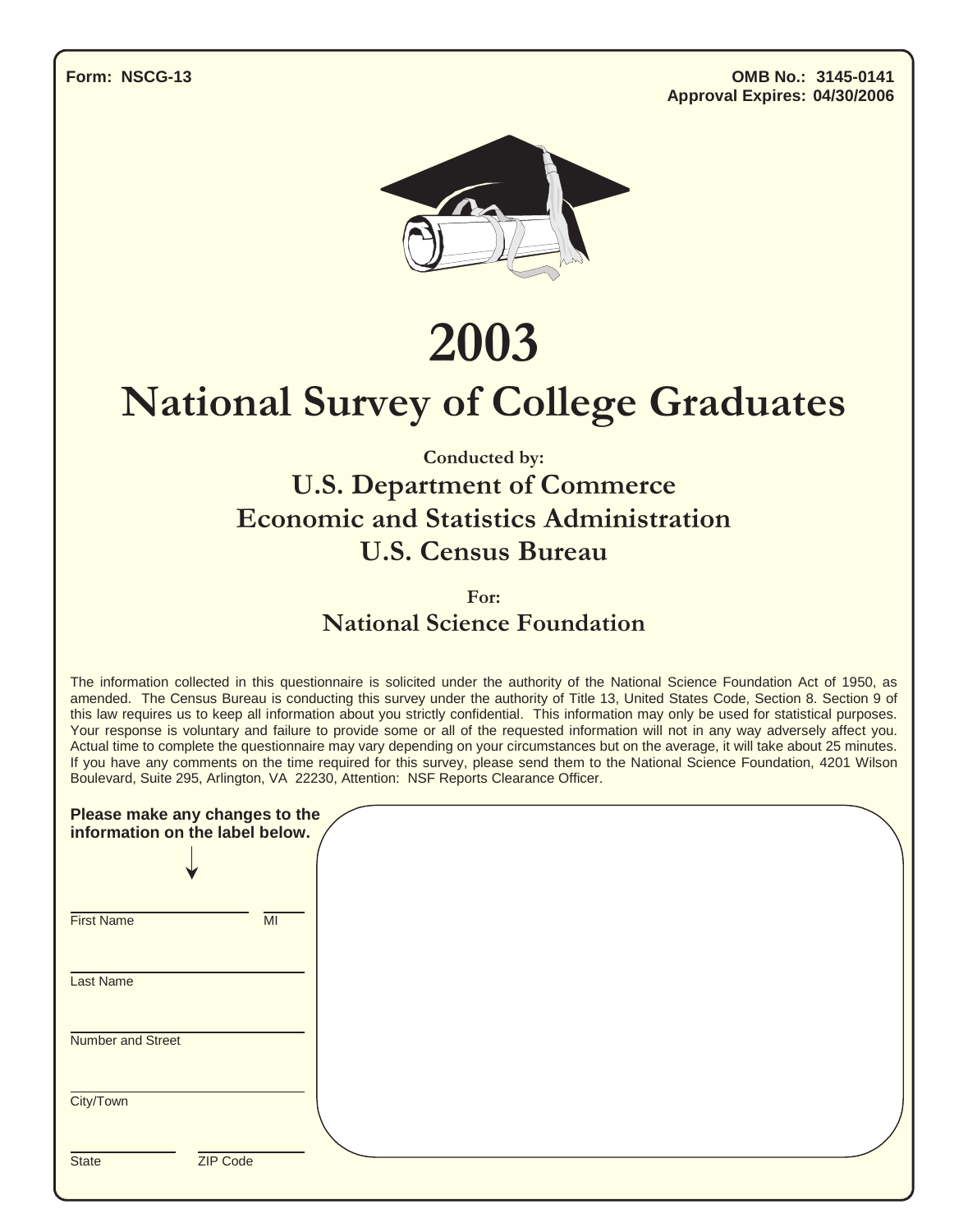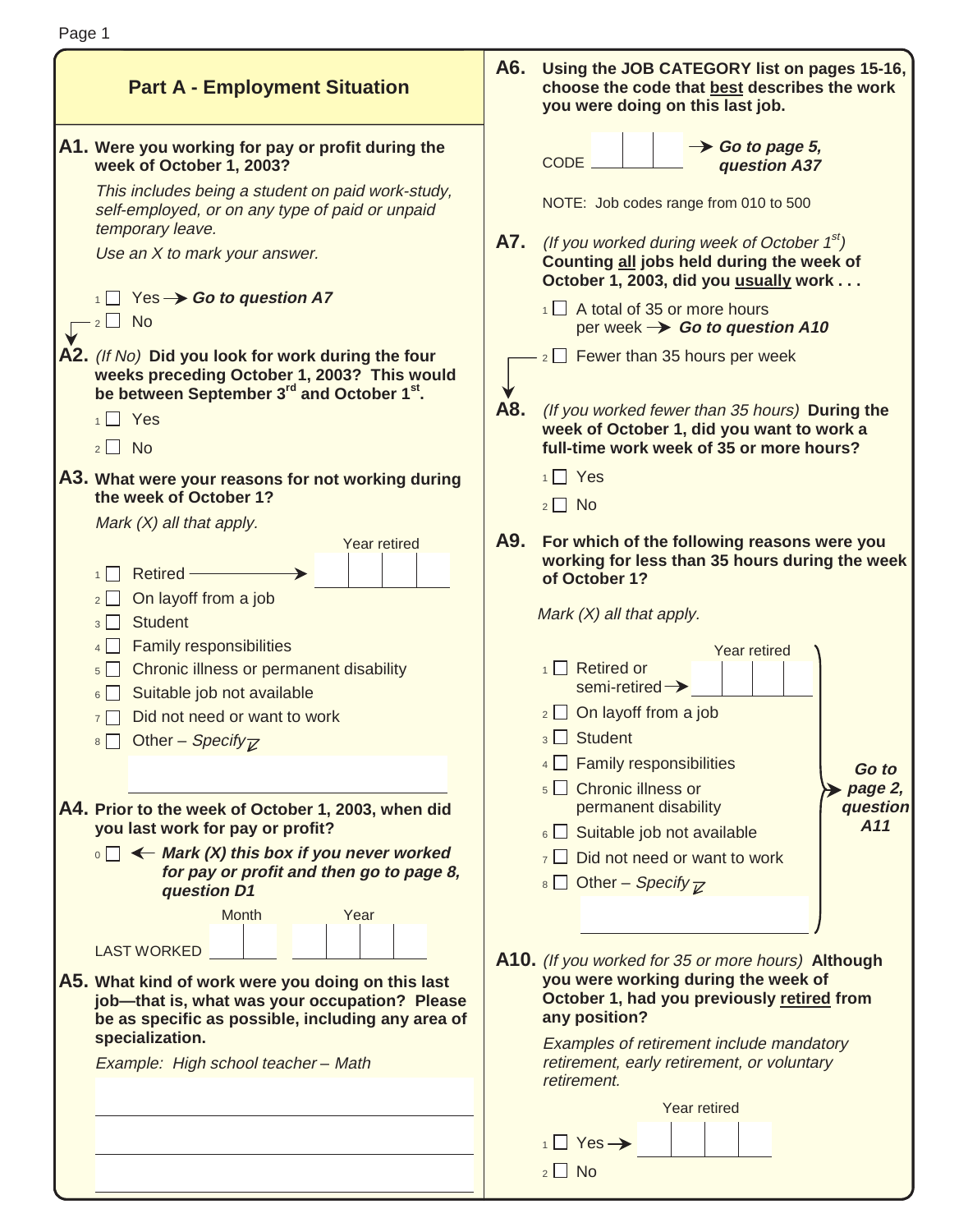| <b>Principal Employer</b>                                                                                                                                                                                                                                          | A14. Did your principal employer come into being<br>as a new business within the past 5 years?<br>$1 \square$ Yes |
|--------------------------------------------------------------------------------------------------------------------------------------------------------------------------------------------------------------------------------------------------------------------|-------------------------------------------------------------------------------------------------------------------|
| A11. Who was your principal employer during the<br>week of October 1, 2003?                                                                                                                                                                                        | $2 \Box$ No                                                                                                       |
| If you had more than one job, report the one for<br>which you worked the most hours that week.                                                                                                                                                                     | A15. Which one of the following best describes your<br>principal employer during the week of<br>October 1?        |
| If your employer had more than one location,<br>report the location where you usually worked.                                                                                                                                                                      | Mark $(X)$ one answer.                                                                                            |
| <b>Employer Name</b>                                                                                                                                                                                                                                               | 1 SELF-EMPLOYED in own NOT<br><b>INCORPORATED business, professional</b><br>practice or farm                      |
| Department/Division                                                                                                                                                                                                                                                | 2 SELF-EMPLOYED in own INCORPORATED<br>business, professional practice or farm                                    |
| <b>Street</b><br>City/Town                                                                                                                                                                                                                                         | 3 A PRIVATE FOR-PROFIT organization or<br>individual working for wages, salary or<br>commissions                  |
| <b>State</b>                                                                                                                                                                                                                                                       | 4 A PRIVATE NOT-FOR-PROFIT, tax-exempt,<br>or charitable organization                                             |
|                                                                                                                                                                                                                                                                    | $\overline{\phantom{a}}$ Local GOVERNMENT (e.g., city, county)                                                    |
| ZIP Code                                                                                                                                                                                                                                                           | 6 State GOVERNMENT                                                                                                |
|                                                                                                                                                                                                                                                                    | $\overline{7}$ U.S. military service, active duty or<br>Commissioned Corps (e.g., USPHS, NOAA)                    |
| A12. What was that employer's main business or<br>industry; that is, what did that employer make<br>or do?<br>If your principal employer had more than one type<br>of business, report the type of business primarily<br>performed at the location where you work. | 8 U.S. GOVERNMENT (e.g., civilian employee)<br><b>9</b> Other – Specify <sub><math>\overline{z}</math></sub>      |
| Example: Production of microprocessor chips<br><b>EMPLOYER'S MAIN BUSINESS</b>                                                                                                                                                                                     | A16. Was your principal employer an educational<br>institution?                                                   |
|                                                                                                                                                                                                                                                                    | $\Box$ Yes<br>1                                                                                                   |
|                                                                                                                                                                                                                                                                    | $_2 \Box$ No $\rightarrow$ Go to page 3, question A21                                                             |
|                                                                                                                                                                                                                                                                    | A17. (If Yes) Was the educational institution where<br>you worked a                                               |
| A13. Counting all locations where this employer                                                                                                                                                                                                                    | Mark $(X)$ one answer.<br>Go to                                                                                   |
| operates, how many people work for your<br>principal employer? Your best estimate is fine.                                                                                                                                                                         | page 3,<br>$\overline{1}$ Preschool, elementary, middle,<br>question<br>or secondary school or system J<br>A21    |
| Mark $(X)$ one answer.<br>$\frac{1}{1}$ 10 or fewer employees                                                                                                                                                                                                      | $\frac{1}{2}$ Two-year college, community college,<br>or technical institute                                      |
| $2$ 11 - 24 employees<br>$3\Box$ 25 - 99 employees                                                                                                                                                                                                                 | $\overline{\mathbf{a}}$ $\Box$ Four-year college or university, other than a<br>medical school                    |
| $4 \square$ 100 - 499 employees<br>$5\Box$ 500 - 999 employees                                                                                                                                                                                                     | 4 Medical school (including university-affiliated<br>hospital or medical center)                                  |
| $6 \Box$ 1,000 - 4,999 employees                                                                                                                                                                                                                                   | $\overline{\phantom{a}}$ University-affiliated research institute                                                 |
| $\sqrt{2}$ 5,000 - 24,999 employees<br>$8 \square 25,000+$ employees                                                                                                                                                                                               | 6 Other – Specify $\overline{z}$                                                                                  |
|                                                                                                                                                                                                                                                                    |                                                                                                                   |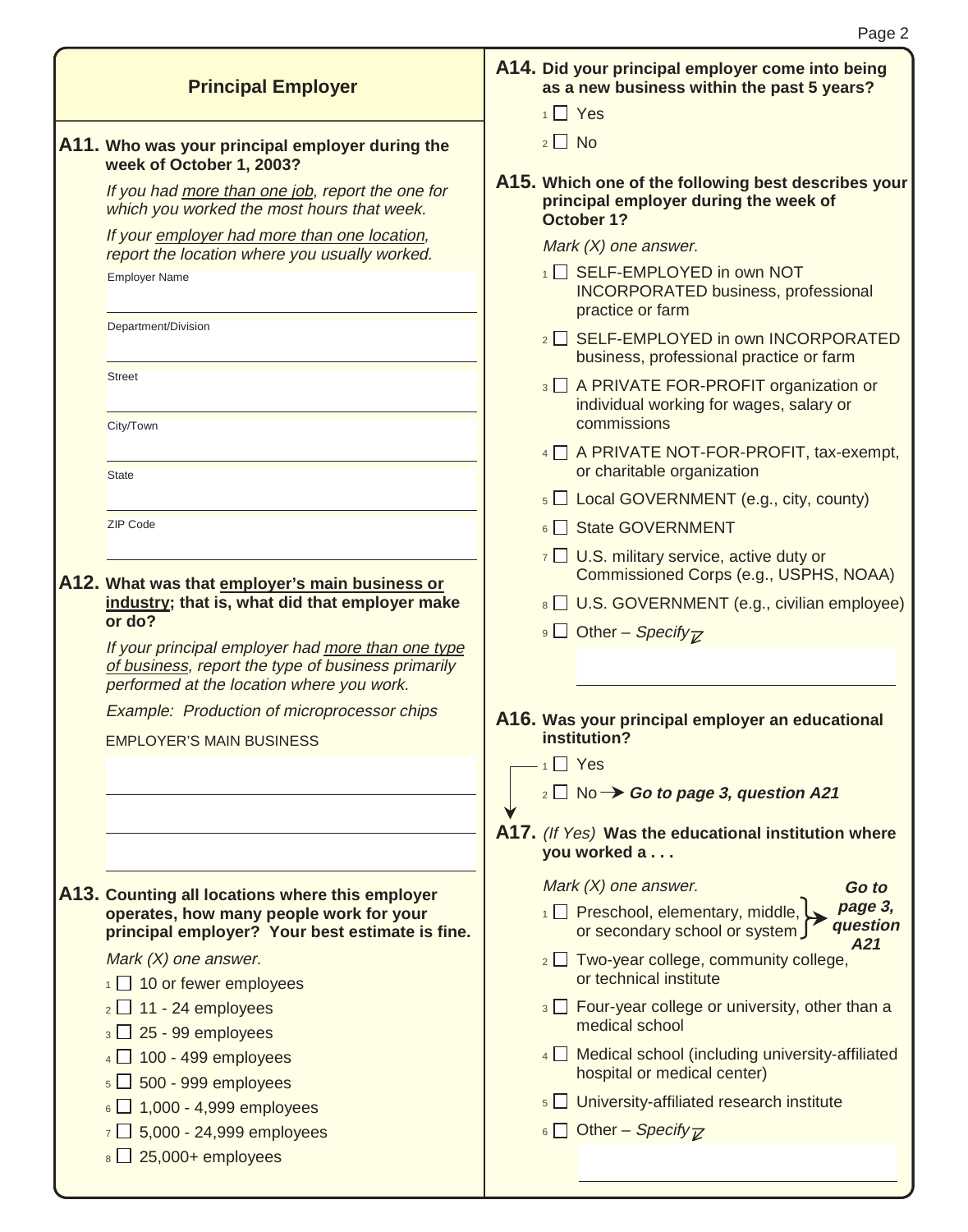| Page 3 |                                                                                                                    |                                                                                                                                     |
|--------|--------------------------------------------------------------------------------------------------------------------|-------------------------------------------------------------------------------------------------------------------------------------|
|        | A18. During the week of October 1, 2003, what type<br>of academic position(s) did you hold at this<br>institution? | <b>Principal Job</b>                                                                                                                |
|        | Mark $(X)$ all that apply.                                                                                         |                                                                                                                                     |
|        | 1 President, Provost or Chancellor (any level)                                                                     | A21. What kind of work were you doing on your<br>principal job held during the week of                                              |
|        | $\frac{1}{2}$ Dean (any level), department head or chair                                                           | October 1, 2003 - that is, what was your<br>occupation? Please be as specific as                                                    |
|        | 3 Research faculty, scientist, associate or<br>fellow                                                              | possible, including any area of specialization.                                                                                     |
|        | $4 \Box$ Teaching faculty                                                                                          | Example: High school teacher - Math                                                                                                 |
|        | $\overline{\phantom{a}}$ Adjunct faculty                                                                           |                                                                                                                                     |
|        | $\circ$ Postdoc (e.g., postdoctoral fellow or<br>associate)                                                        |                                                                                                                                     |
|        | $7 \square$ Research assistant                                                                                     |                                                                                                                                     |
|        | $\frac{1}{8}$ Teaching assistant                                                                                   |                                                                                                                                     |
|        | <b>9</b> Other – Specify <sub><math>\overline{z}</math></sub>                                                      |                                                                                                                                     |
|        |                                                                                                                    |                                                                                                                                     |
|        | A19. What was your faculty rank?                                                                                   | A22. Using the JOB CATEGORY list on pages 15-16,                                                                                    |
|        | Mark $(X)$ one answer.                                                                                             | choose the code that best describes the work<br>you were doing on your principal job during                                         |
|        | $\frac{1}{1}$ Not applicable: no ranks designated at this<br>institution                                           | the week of October 1.                                                                                                              |
|        | $\frac{1}{2}$ Not applicable: no ranks designated for my<br>position                                               | <b>CODE</b><br>NOTE: Job codes range from 010 to 500                                                                                |
|        | 3 Professor                                                                                                        |                                                                                                                                     |
|        | 4 Associate Professor                                                                                              |                                                                                                                                     |
|        | 5 Assistant Professor                                                                                              | A23. Did your duties on this job require the<br>technical expertise of a bachelor's degree                                          |
|        | $6 \Box$ Instructor                                                                                                | or higher in                                                                                                                        |
|        | $7 \Box$ Lecturer                                                                                                  | Mark (X) Yes or No for each item.                                                                                                   |
|        | 8 Other – Specify $\overline{K}$                                                                                   | Yes<br>No.                                                                                                                          |
|        |                                                                                                                    | Engineering, computer science,<br>1<br>math, or the natural sciences 1<br>$2$                                                       |
|        |                                                                                                                    | 2<br>2                                                                                                                              |
|        | A20. What was your tenure status?                                                                                  | 3<br>Some other field (e.g., health,<br>business, or education) – Specify $\mathbb{Z}^{n+1}$ $\Box$ 2 $\Box$                        |
|        | Mark $(X)$ one answer.                                                                                             |                                                                                                                                     |
|        | $\frac{1}{1}$ Not applicable: no tenure system at this<br>institution                                              |                                                                                                                                     |
|        | $\frac{1}{2}$ Not applicable: no tenure system for my<br>position                                                  | A24. During what month and year did you start this<br>job (that is, your principal job held during the<br>week of October 1, 2003)? |
|        | $3$ $\Box$ Tenured                                                                                                 |                                                                                                                                     |
|        | $\frac{4}{4}$ On tenure track but not tenured                                                                      | Month<br>Year                                                                                                                       |
|        | $\overline{\phantom{a}}$ Not on tenure track                                                                       | <b>JOB STARTED</b>                                                                                                                  |
|        |                                                                                                                    |                                                                                                                                     |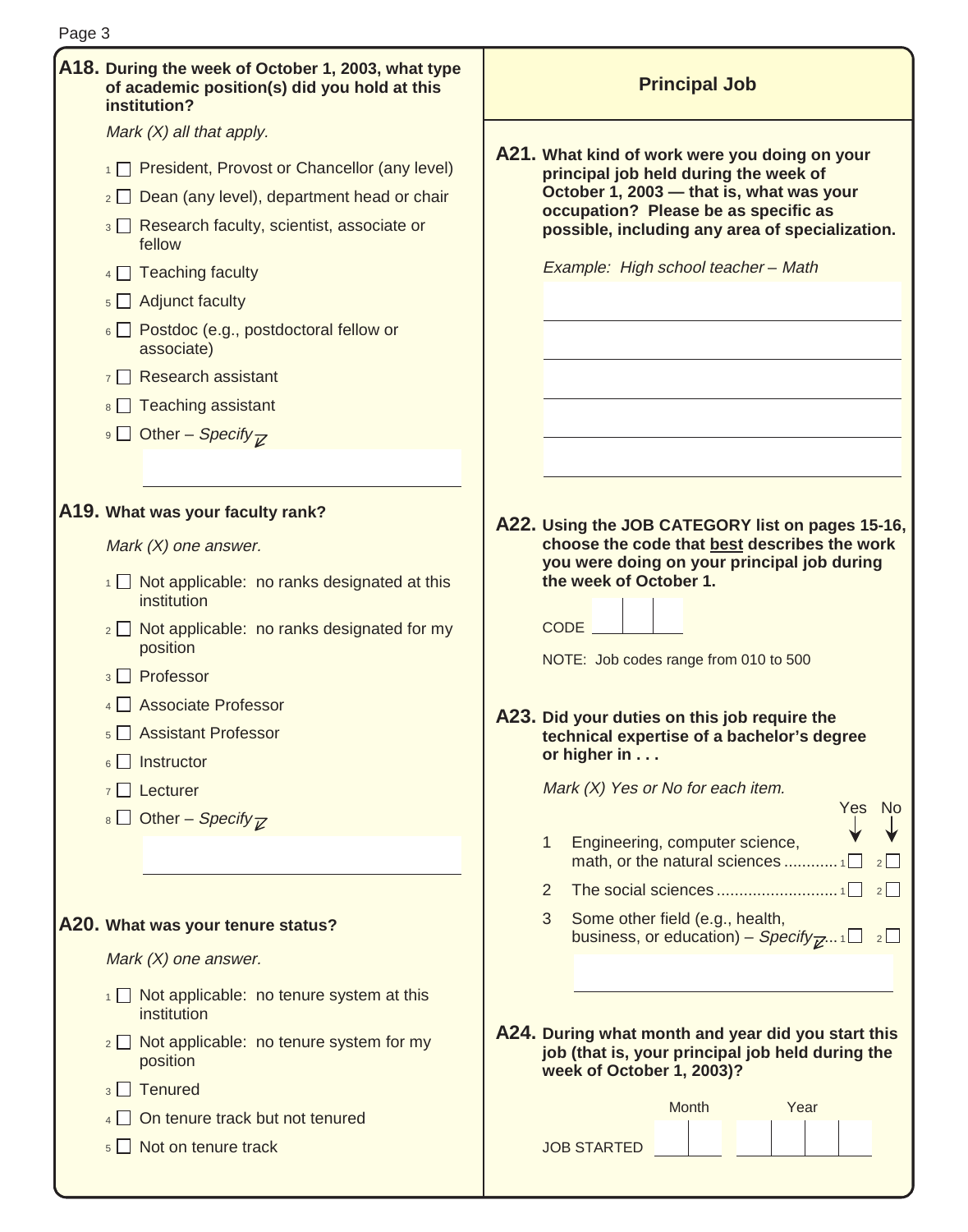|                     | principal job related to your highest degree?<br>Was it<br>Mark $(X)$ one answer.                                                              |                | on your principal job. Which of the following<br>work activities occupied at least 10 percent of<br>your time during a typical work week on this<br>job? |
|---------------------|------------------------------------------------------------------------------------------------------------------------------------------------|----------------|----------------------------------------------------------------------------------------------------------------------------------------------------------|
|                     | $\frac{1}{1}$ Closely related                                                                                                                  |                | Mark (X) Yes or No for each item.                                                                                                                        |
|                     | Go to<br>2 Somewhat related J question A28                                                                                                     |                | <b>No</b><br>Yes                                                                                                                                         |
|                     | 3 Not related                                                                                                                                  | 1              |                                                                                                                                                          |
|                     |                                                                                                                                                | $\overline{2}$ | Basic research - study directed<br>toward gaining scientific knowledge                                                                                   |
|                     |                                                                                                                                                | 3              | Applied research - study directed<br>toward gaining scientific knowledge                                                                                 |
|                     | A26. (If Not related) Did these factors influence your<br>decision to work in an area outside the field of<br>your highest degree?             | 4              | Development - using knowledge<br>gained from research for the<br>production of materials, devices $1 \square$ $2 \square$                                |
|                     | Mark (X) Yes or No for each item.                                                                                                              | 5              | Design of equipment, processes,                                                                                                                          |
|                     | Yes<br><b>No</b>                                                                                                                               | 6              | Computer applications,<br>programming, systems                                                                                                           |
| 1<br>$\overline{2}$ | 2<br>Working conditions (e.g., hours,<br>equipment, working environment) $\Box$<br>2                                                           | $\overline{7}$ | Employee relations - including<br>recruiting, personnel development,                                                                                     |
| 3                   | $2\Box$                                                                                                                                        |                |                                                                                                                                                          |
| 4                   | Change in career or professional<br>$2\Box$                                                                                                    | 8              | Managing or supervising people or                                                                                                                        |
| 5                   | Family-related reasons (e.g.,<br>$2\Box$<br>children, spouse's job moved) $1\Box$                                                              | 9              | Production, operations,<br>maintenance (e.g., chip production,                                                                                           |
| 6                   | Job in highest degree field not<br>2                                                                                                           |                | 10 Professional services (e.g., health<br>care, counseling, financial services,                                                                          |
| $\overline{7}$      | Some other reason - Specify $\overline{\mathcal{C}}$ 1 $\Box$ 2 $\Box$                                                                         |                | 11 Sales, purchasing, marketing,<br>customer service, public relations $1 \square$ $2 \square$                                                           |
|                     |                                                                                                                                                |                | 12 Quality or productivity management $\Box$ 2 $\Box$                                                                                                    |
|                     |                                                                                                                                                |                |                                                                                                                                                          |
|                     |                                                                                                                                                |                |                                                                                                                                                          |
|                     | A27. Which two factors in question A26 were your<br>most important reasons for working in an area<br>outside the field of your highest degree? |                | A29. On which two activities in question A28 did                                                                                                         |
|                     | Enter number of appropriate reason from question<br>A26 above.                                                                                 |                | you work the most hours during a typical week<br>on this job?                                                                                            |
| 1                   | Most important reason                                                                                                                          |                | Enter number of appropriate activity from question<br>A28 above.                                                                                         |
|                     |                                                                                                                                                | 1              | Activity most hours                                                                                                                                      |
| $\overline{2}$      | Second most important reason<br>(Enter "0" if no second reason)                                                                                |                | $2 -$<br>Activity second most hours                                                                                                                      |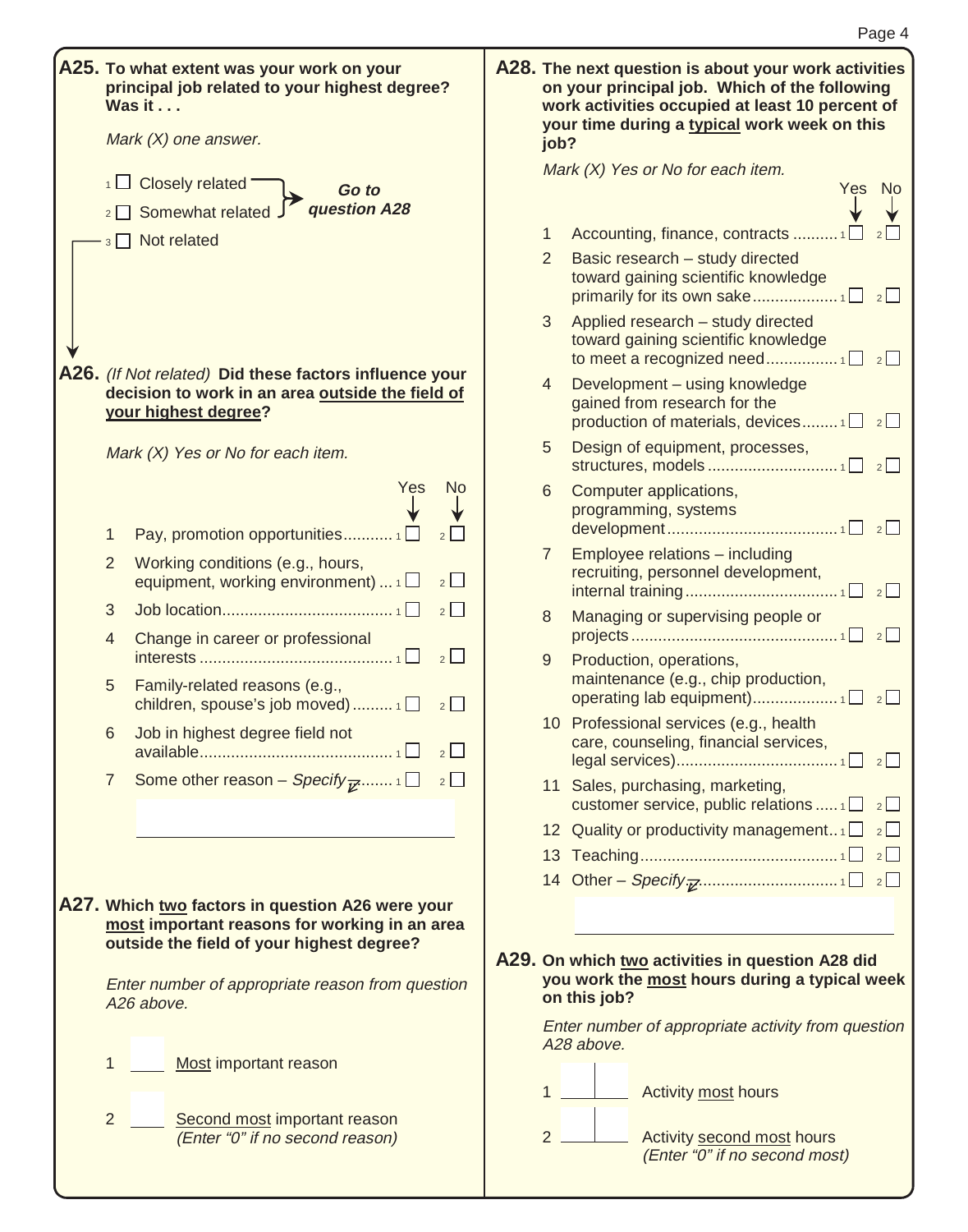| Page 5         |                                                                                                                                        |                       |                      |                                   |                                                                                                                                   |
|----------------|----------------------------------------------------------------------------------------------------------------------------------------|-----------------------|----------------------|-----------------------------------|-----------------------------------------------------------------------------------------------------------------------------------|
|                | A30. Did you supervise the work of others as part of<br>your principal job held during the week of<br>October 1?                       |                       |                      |                                   | A34. Before deductions, what was your basic<br>annual salary on this job as of the week of<br><b>October 1, 2003?</b>             |
|                | Mark "Yes" if you assigned duties to workers and<br>recommended or initiated personnel actions such<br>as hiring, firing or promoting. |                       |                      |                                   | Do not include bonuses, overtime or additional<br>compensation for summertime teaching or<br>research.                            |
|                | Teachers should not count students.                                                                                                    |                       |                      |                                   |                                                                                                                                   |
|                | $-1$ $\Box$ Yes                                                                                                                        |                       |                      |                                   | If you are not salaried, please estimate your<br>earned income, excluding business expenses.                                      |
|                | $_2$ No $\rightarrow$ Go to question A32                                                                                               |                       |                      |                                   |                                                                                                                                   |
|                | A31. (If Yes) How many people did you typically                                                                                        |                       |                      |                                   |                                                                                                                                   |
|                |                                                                                                                                        |                       | <b>Number</b>        |                                   | \$<br>.00                                                                                                                         |
|                |                                                                                                                                        |                       | Supervised           |                                   | ANNUAL SALARY OR EARNED INCOME                                                                                                    |
|                | Supervise directly?  __________<br>1                                                                                                   |                       | (If none, enter "0") |                                   |                                                                                                                                   |
|                | $\overline{2}$<br>Supervise through                                                                                                    |                       |                      |                                   |                                                                                                                                   |
|                | subordinate supervisors? ________                                                                                                      |                       |                      |                                   |                                                                                                                                   |
|                |                                                                                                                                        |                       | (If none, enter "0") |                                   | A35. During a typical week on this job, how many                                                                                  |
|                | A32. Thinking about your principal job held during<br>the week of October 1, please rate your                                          |                       |                      |                                   | hours did you usually work?                                                                                                       |
|                | satisfaction with that job's                                                                                                           |                       |                      |                                   |                                                                                                                                   |
|                | Mark (X) one answer for each item.                                                                                                     |                       |                      |                                   | NUMBER OF HOURS PER WEEK _________                                                                                                |
|                | <b>Very</b><br><b>Satisfied</b>                                                                                                        | Somewhat<br>Satisfied | Somewhat             | Very<br>Dissatisfied Dissatisfied |                                                                                                                                   |
| 1              | Salary 1□                                                                                                                              | $2\Box$               | $3\Box$              | 4                                 |                                                                                                                                   |
| $\overline{2}$ | Benefits1 □                                                                                                                            | $2\Box$               | $3\Box$              | $4\Box$                           | A36. Upon how many weeks was your salary                                                                                          |
| 3              | Job security $\Box$                                                                                                                    | $2\Box$               | $3\Box$              | $4\Box$                           | based?                                                                                                                            |
| 4              | Job location 1                                                                                                                         | $2\Box$               | $3\Box$              | $4\Box$                           | Include paid vacation and sick leave.                                                                                             |
|                | Opportunities for                                                                                                                      |                       |                      |                                   |                                                                                                                                   |
|                | advancement1                                                                                                                           | 2                     | 3                    | 4                                 | NUMBER OF WEEKS PER YEAR                                                                                                          |
| 6              | Intellectual<br>challenge 1 $\square$                                                                                                  | $2\Box$               | $3\Box$              | $4\Box$                           |                                                                                                                                   |
| $\overline{7}$ | Level of<br>responsibility $\Box$                                                                                                      | $2\Box$               | $3\Box$              | $4\Box$                           |                                                                                                                                   |
| $\,8\,$        | Degree of<br>independence $\Box$                                                                                                       | $2 \Box$              | 3                    | 4                                 | A37. Thinking back now to 2002, was any of your<br>work during 2002 supported by contracts or<br>grants from the U.S. government? |
| 9              | <b>Contribution to</b><br>society 1 □                                                                                                  | $2\Box$               | 3                    | $4$ $\Box$                        | $\overline{\mathcal{C}}$ $\rightarrow$ Mark (X) this box if you did not work                                                      |
|                | A33. How would you rate your overall satisfaction                                                                                      |                       |                      |                                   | in 2002 and then go to page 6,<br>question B1                                                                                     |
|                | with your principal job held during the week<br>of October 1?                                                                          |                       |                      |                                   | FEDERAL EMPLOYEES: Please answer "No."                                                                                            |
|                |                                                                                                                                        |                       |                      |                                   |                                                                                                                                   |
|                | Mark $(X)$ one answer.                                                                                                                 |                       |                      |                                   | Mark $(X)$ one answer.                                                                                                            |
|                | $\frac{1}{1}$ Very satisfied                                                                                                           |                       |                      |                                   | $\overline{AB}$ Yes $\rightarrow$ Go to page 6, question A38                                                                      |
|                | Somewhat satisfied<br>$2$                                                                                                              |                       |                      |                                   | $2 \cup$ No<br>Go to page 6,                                                                                                      |
|                | Somewhat dissatisfied<br>3 <sup>1</sup>                                                                                                |                       |                      |                                   | question A39<br>Don't know<br>$3 \mid$                                                                                            |
|                | $4 \Box$ Very dissatisfied                                                                                                             |                       |                      |                                   |                                                                                                                                   |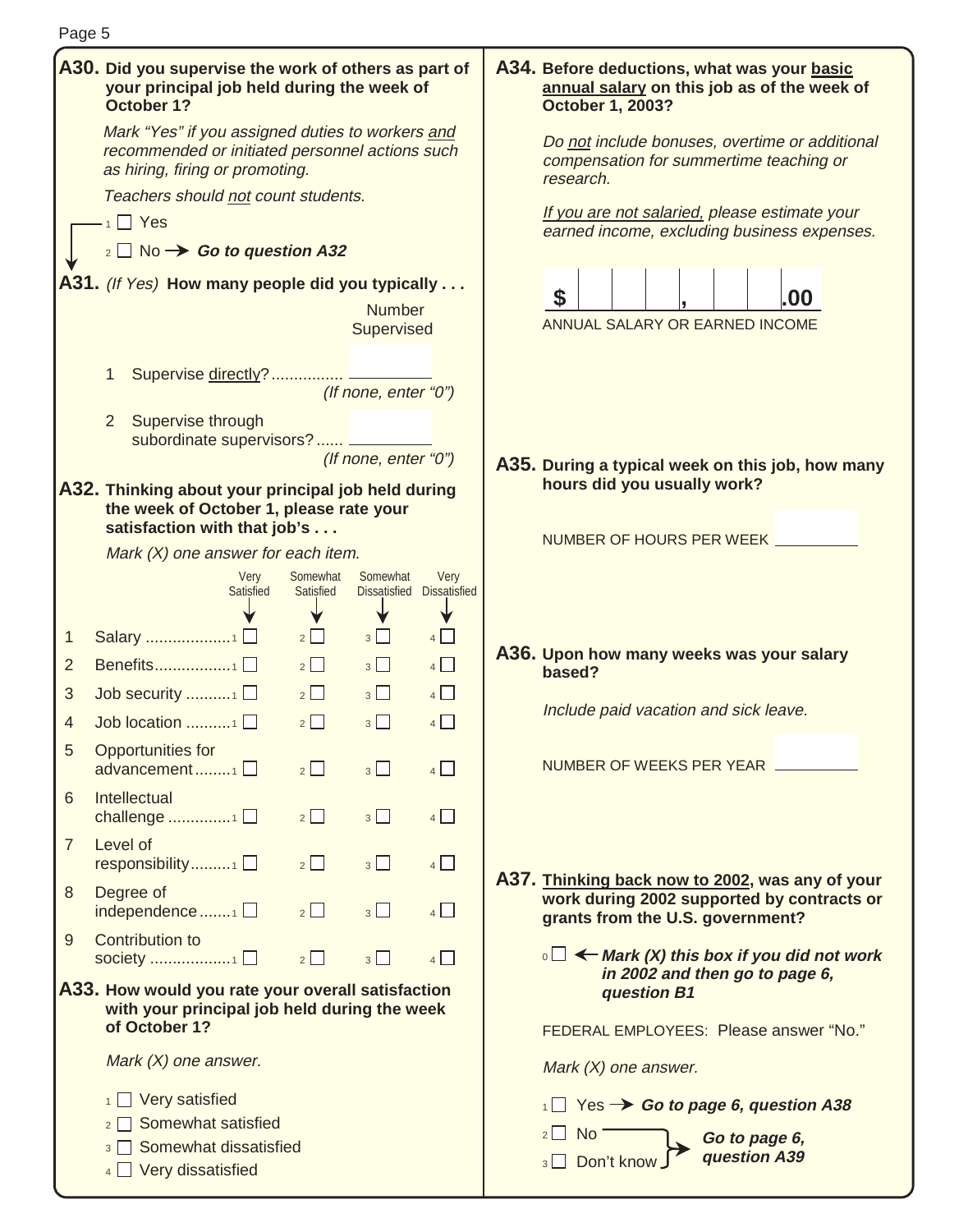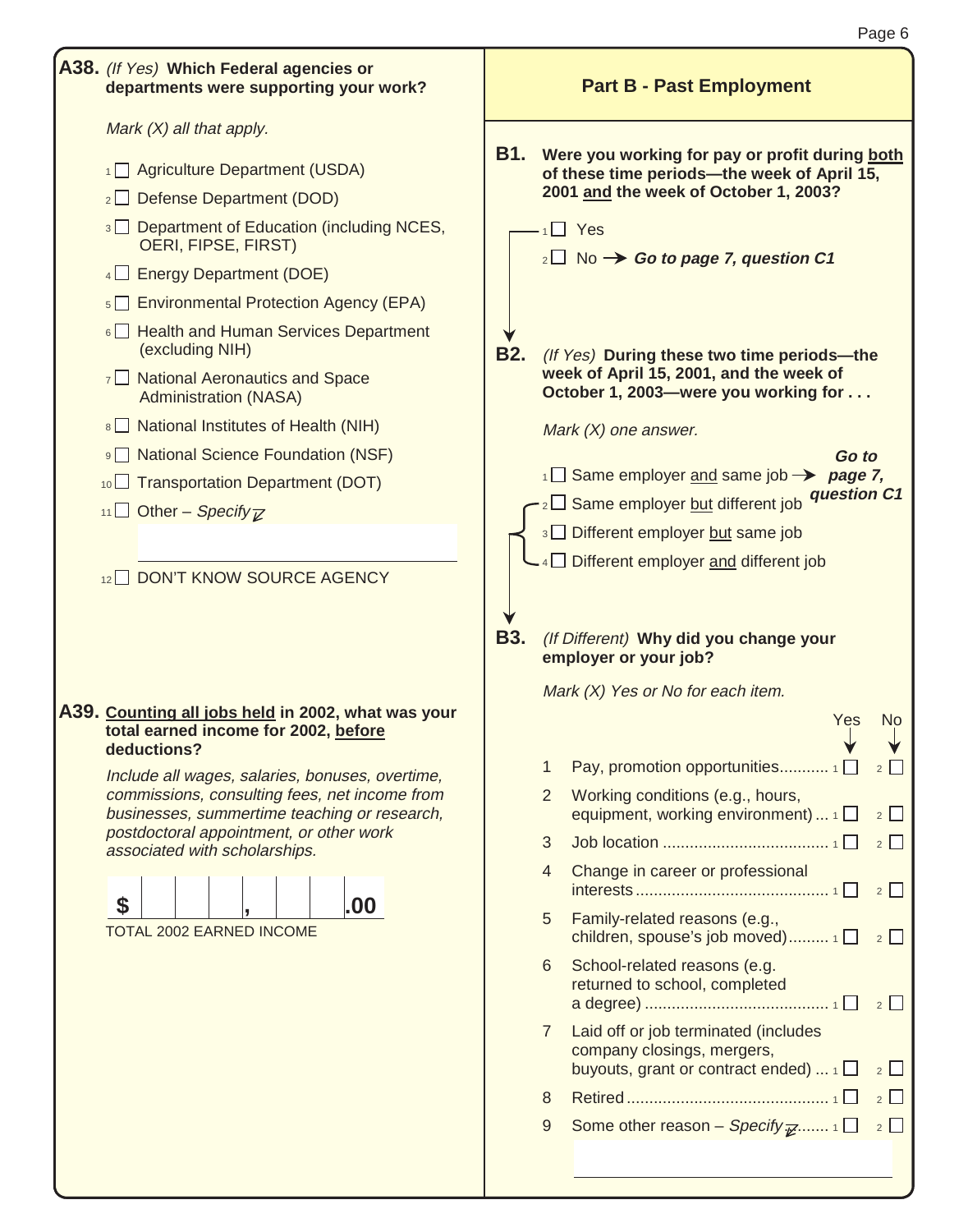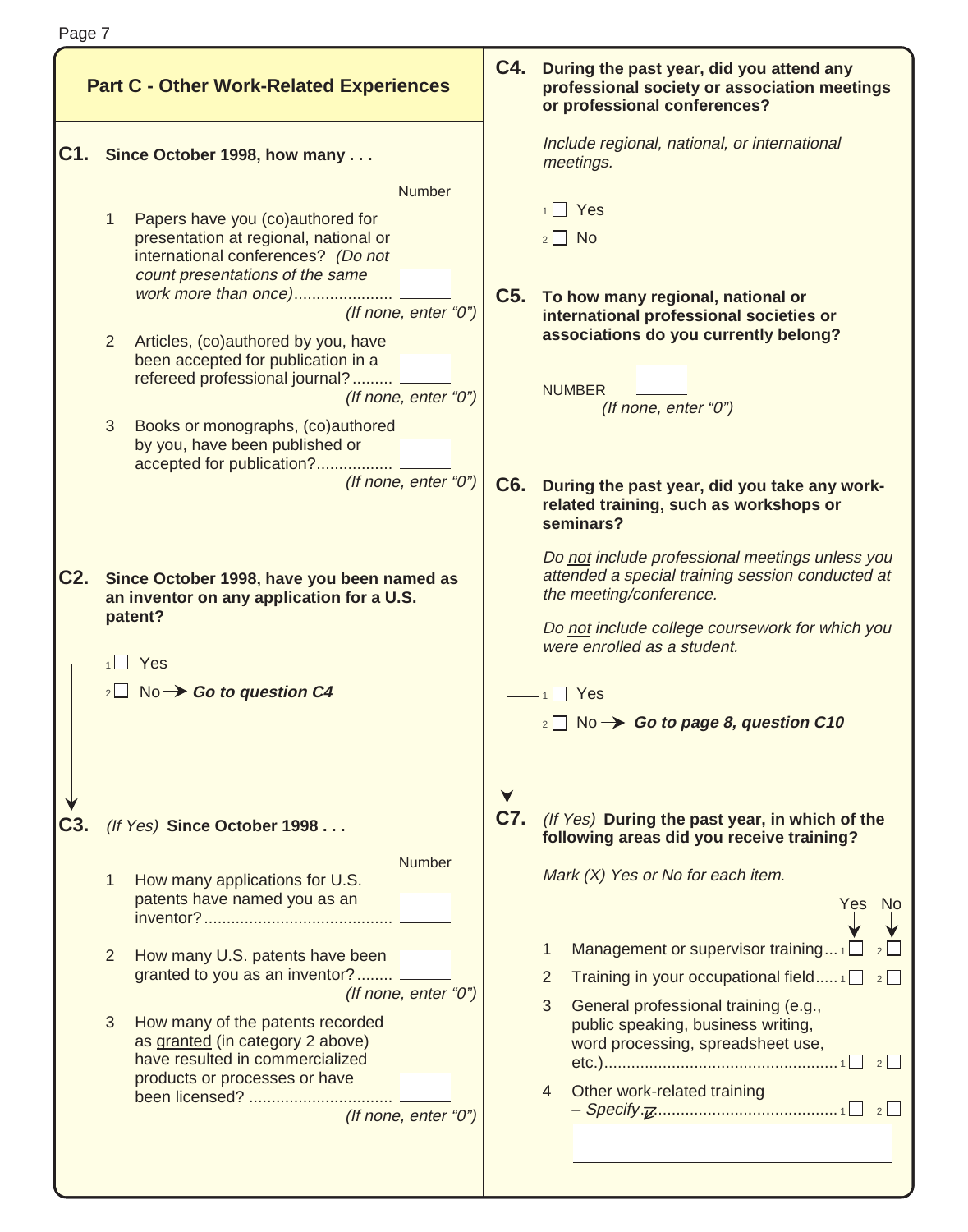|                |          |                                                                                          |                |                       |                         |                  | Page 8                                                                                     |
|----------------|----------|------------------------------------------------------------------------------------------|----------------|-----------------------|-------------------------|------------------|--------------------------------------------------------------------------------------------|
| C8.            |          | For which of the following reasons did you<br>take training during the past year?        |                |                       |                         |                  | <b>Part D - Educational Background</b>                                                     |
|                |          | Mark (X) Yes or No for each item.                                                        |                | Yes                   | No.                     | D1.              | In what year did you receive your high school                                              |
|                | 1        | To facilitate a change in your                                                           |                |                       | $2$                     |                  | diploma or high school equivalency<br>certificate?                                         |
|                | 2        | To gain further skills or knowledge                                                      |                |                       | $2\Box$                 |                  | YEAR ___                                                                                   |
|                | 3        |                                                                                          |                |                       | $2\Box$                 |                  |                                                                                            |
|                | 4        | To increase opportunities for<br>promotion, advancement, or higher                       |                |                       | $2\Box$                 |                  | <b>O DID NOT FINISH HIGH SCHOOL</b>                                                        |
|                | 5        | To learn skills or knowledge needed<br>for a recently acquired position 1                |                |                       | 2                       | D <sub>2</sub> . | In what U.S. state, U.S. territory, or foreign<br>country did you last attend high school? |
|                | 6        | Required or expected by employer . 1 □                                                   |                |                       | $2\Box$                 |                  |                                                                                            |
|                | 7        |                                                                                          |                |                       | $2\Box$                 |                  |                                                                                            |
|                |          |                                                                                          |                |                       |                         |                  | STATE/TERRITORY                                                                            |
|                |          |                                                                                          |                |                       |                         |                  |                                                                                            |
| C9.            |          | What was your most important reason from                                                 |                |                       |                         |                  | <b>FOREIGN COUNTRY</b>                                                                     |
|                |          | question C8 for taking training?                                                         |                |                       |                         |                  |                                                                                            |
|                |          | Enter number of appropriate reason from question<br>C8 above.                            |                |                       |                         |                  |                                                                                            |
|                |          |                                                                                          |                |                       |                         | D3.              | Have you ever taken courses at a community                                                 |
|                |          | MOST IMPORTANT REASON                                                                    |                |                       |                         |                  | college?                                                                                   |
|                |          |                                                                                          |                |                       |                         |                  | $1 \square$ Yes                                                                            |
|                |          | C10. When thinking about a job, how important is<br>each of the following factors to you |                |                       |                         |                  | $2 \Box$ No                                                                                |
|                |          | Mark (X) one answer for each item.                                                       |                |                       |                         |                  |                                                                                            |
|                |          | Very                                                                                     | Somewhat       | Somewhat              | <b>Not</b><br>Important |                  | D4. Do you have a 2-year associate's degree?                                               |
|                |          | Important                                                                                |                | Important Unimportant | At All                  |                  | $1 \square$ Yes                                                                            |
| 1              |          | Salary 1 □                                                                               | $2\Box$        | $3\Box$               | ∀<br>$4\Box$            |                  | $2 \square$ No                                                                             |
| 2              |          | Benefits1 $\square$                                                                      | $2\Box$        | $3\Box$               | $4\Box$                 |                  |                                                                                            |
| 3              |          | Job security $\Box$                                                                      | $2\Box$        | $3\Box$               | $4$ $\Box$              |                  |                                                                                            |
| $\overline{4}$ |          | Job location 1 $\square$                                                                 | $2\Box$        | $3\Box$               | $4$ $\Box$              | D <sub>5</sub> . | Do you have a degree at the bachelor's level or                                            |
| 5              |          | Opportunities for                                                                        |                |                       |                         |                  | higher?                                                                                    |
|                |          | advancement 1 □                                                                          | $2\Box$        | $3\Box$               | $4$ $\Box$              |                  | $\overline{1}$ Yes                                                                         |
| 6              |          | Intellectual                                                                             |                |                       |                         |                  | $_2 \Box$ No $\rightarrow$ Go to page 11, question E1                                      |
|                |          | challenge 1 $\square$                                                                    | $2\Box$        | $3\Box$               | $4\Box$                 |                  |                                                                                            |
| $\overline{7}$ | Level of | responsibility1 □                                                                        | $2\Box$        | $3\Box$               | $4\Box$                 |                  |                                                                                            |
| 8              |          | Degree of                                                                                |                |                       |                         | D <sub>6</sub> . | (If Yes) How many college or university                                                    |
|                |          | independence $\Box$                                                                      | $\overline{2}$ | $3\Box$               | $4\Box$                 |                  | degrees do you have at the bachelor's level or                                             |
| 9              |          | Contribution to                                                                          |                |                       |                         |                  | higher?                                                                                    |
|                |          |                                                                                          | $2\Box$        | $3\Box$               | $4\Box$                 |                  | NUMBER <b>with the Search Street</b>                                                       |
|                |          |                                                                                          |                |                       |                         |                  |                                                                                            |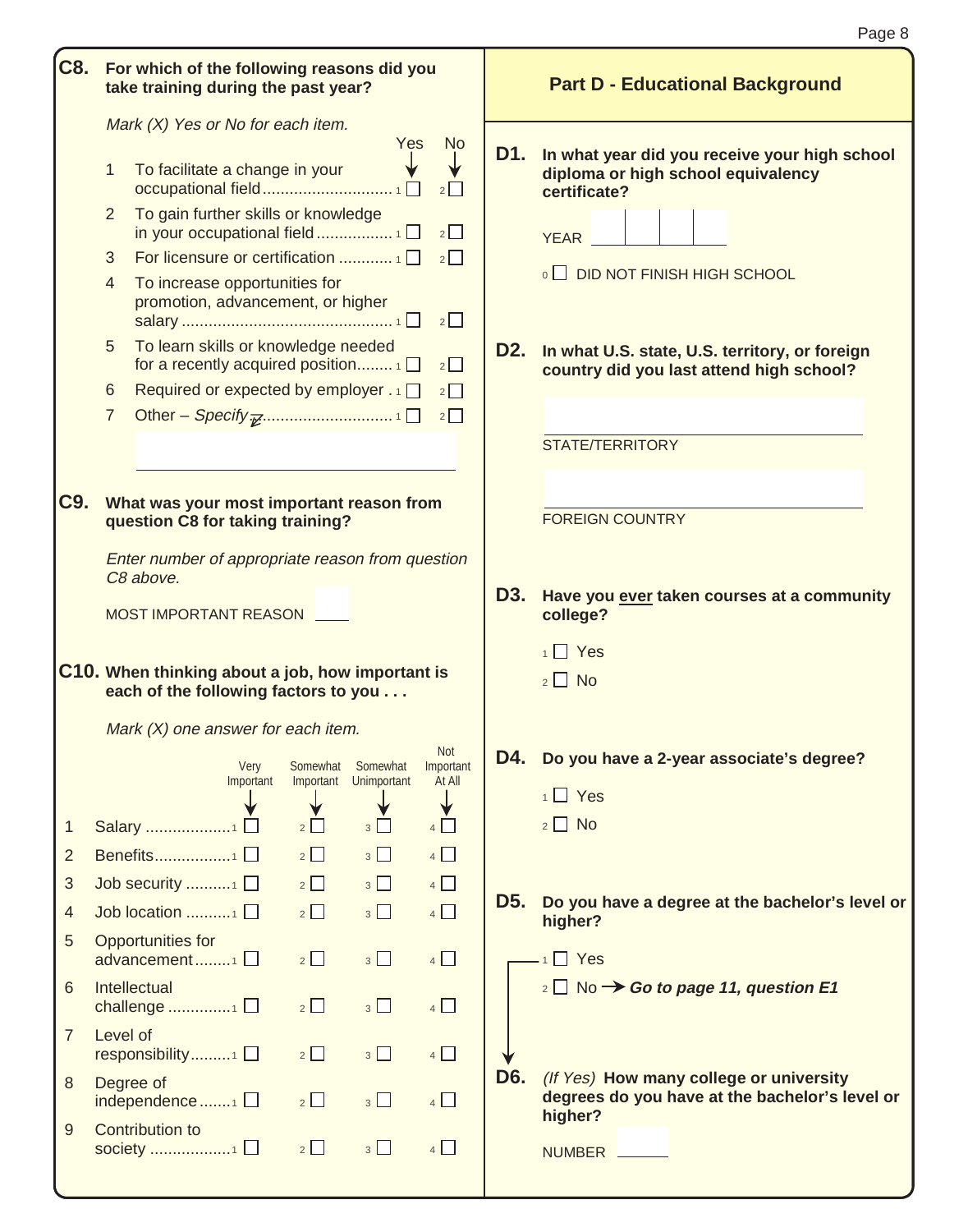| Page 9                                                                                                                                                                                                                                                                                                                                                                                                                                                                                                                                          |                                                                                                                                                                                                                                                                                                                                                                                                                                                                                                                |                                                                                                                                                                                                                                                                                                                                                                                                                                                                                                                           |  |  |  |  |  |
|-------------------------------------------------------------------------------------------------------------------------------------------------------------------------------------------------------------------------------------------------------------------------------------------------------------------------------------------------------------------------------------------------------------------------------------------------------------------------------------------------------------------------------------------------|----------------------------------------------------------------------------------------------------------------------------------------------------------------------------------------------------------------------------------------------------------------------------------------------------------------------------------------------------------------------------------------------------------------------------------------------------------------------------------------------------------------|---------------------------------------------------------------------------------------------------------------------------------------------------------------------------------------------------------------------------------------------------------------------------------------------------------------------------------------------------------------------------------------------------------------------------------------------------------------------------------------------------------------------------|--|--|--|--|--|
| D7. The next few questions ask about the degrees you received before October 1, 2003. Starting with your<br>most recent college or university degree, please provide the following information for each degree you<br>have at the bachelor's level or higher. If you have more than three degrees, report your two most recent<br>degrees and your first bachelor's degree.                                                                                                                                                                     |                                                                                                                                                                                                                                                                                                                                                                                                                                                                                                                |                                                                                                                                                                                                                                                                                                                                                                                                                                                                                                                           |  |  |  |  |  |
| <b>MOST RECENT DEGREE</b>                                                                                                                                                                                                                                                                                                                                                                                                                                                                                                                       | <b>SECOND MOST RECENT DEGREE</b>                                                                                                                                                                                                                                                                                                                                                                                                                                                                               | <b>FIRST BACHELOR'S DEGREE</b>                                                                                                                                                                                                                                                                                                                                                                                                                                                                                            |  |  |  |  |  |
| From which school did you receive your<br>а.<br>most recent degree?<br>College or University Name                                                                                                                                                                                                                                                                                                                                                                                                                                               | From which school did you receive your<br>a.<br>second most recent degree?<br>College or University Name                                                                                                                                                                                                                                                                                                                                                                                                       | a. From which school did you receive your<br>first bachelor's degree, if not previously<br>reported on this page?<br>College or University Name                                                                                                                                                                                                                                                                                                                                                                           |  |  |  |  |  |
| Department                                                                                                                                                                                                                                                                                                                                                                                                                                                                                                                                      | Department                                                                                                                                                                                                                                                                                                                                                                                                                                                                                                     | Department                                                                                                                                                                                                                                                                                                                                                                                                                                                                                                                |  |  |  |  |  |
| City/Town                                                                                                                                                                                                                                                                                                                                                                                                                                                                                                                                       | City/Town                                                                                                                                                                                                                                                                                                                                                                                                                                                                                                      | City/Town                                                                                                                                                                                                                                                                                                                                                                                                                                                                                                                 |  |  |  |  |  |
| State/Foreign Country                                                                                                                                                                                                                                                                                                                                                                                                                                                                                                                           | <b>State/Foreign Country</b>                                                                                                                                                                                                                                                                                                                                                                                                                                                                                   | <b>State/Foreign Country</b>                                                                                                                                                                                                                                                                                                                                                                                                                                                                                              |  |  |  |  |  |
| b. In what month and year was this degree<br>awarded?<br>Month<br>Year<br>c. What type of degree did you receive?<br>Mark $(X)$ one answer.<br>Bachelor's degree (e.g., BS, BA, AB)<br>Master's degree (e.g., MS, MA, MBA)<br>$2 \Box$<br>Doctorate (e.g., PhD, DSc, EdD, etc.)<br>3 <sup>1</sup><br>Other professional degree (e.g., JD,<br>4 <sup>1</sup><br>LLB, MD, DDS, etc.) - Specify $\overline{\mathcal{L}}$<br>5 Other – Specify $\overline{K}$<br>d. What is the primary field of study and<br>second major (if applicable) for this | b. In what month and year was this degree<br>awarded?<br>Month<br>Year<br>c. What type of degree did you receive?<br>Mark $(X)$ one answer.<br>1 Bachelor's degree (e.g., BS, BA, AB)<br>2   Master's degree (e.g., MS, MA, MBA)<br>3 Doctorate (e.g., PhD, DSc, EdD, etc.)<br>Other professional degree (e.g., JD,<br>4 <br>LLB, MD, DDS, etc.) – Specify $\overline{K}$<br>$\frac{1}{5}$ Other – Specify $\frac{1}{K}$<br>d. What is the primary field of study and<br>second major (if applicable) for this | b. In what month and year was this degree<br>awarded?<br>Month<br>Year<br>c. What type of degree did you receive?<br>Mark $(X)$ one answer.<br>1 Bachelor's degree (e.g., BS, BA, AB)<br>2   Master's degree (e.g., MS, MA, MBA)<br>Doctorate (e.g., PhD, DSc, EdD, etc.)<br>3 <sup>1</sup><br>Other professional degree (e.g., JD,<br>$4 \mid$<br>LLB, MD, DDS, etc.) – Specify $\overline{K}$<br>5 Other – Specify $\overline{K}$<br>d. What is the primary field of study and<br>second major (if applicable) for this |  |  |  |  |  |
| degree?<br>PRIMARY FIELD OF STUDY                                                                                                                                                                                                                                                                                                                                                                                                                                                                                                               | degree?<br>PRIMARY FIELD OF STUDY                                                                                                                                                                                                                                                                                                                                                                                                                                                                              | degree?<br>PRIMARY FIELD OF STUDY                                                                                                                                                                                                                                                                                                                                                                                                                                                                                         |  |  |  |  |  |
| <b>SECOND MAJOR</b>                                                                                                                                                                                                                                                                                                                                                                                                                                                                                                                             | <b>SECOND MAJOR</b>                                                                                                                                                                                                                                                                                                                                                                                                                                                                                            | <b>SECOND MAJOR</b>                                                                                                                                                                                                                                                                                                                                                                                                                                                                                                       |  |  |  |  |  |
| Using the FIELD OF STUDY list on<br>е.<br>pages 17-18, choose the code that best<br>describes the primary field of study and<br>second major (if applicable) for this<br>degree.<br>Code for Primary Field of Study                                                                                                                                                                                                                                                                                                                             | e. Using the FIELD OF STUDY list on<br>pages 17-18, choose the code that best<br>describes the primary field of study and<br>second major (if applicable) for this<br>degree.<br>Code for Primary Field of Study                                                                                                                                                                                                                                                                                               | e. Using the FIELD OF STUDY list on<br>pages 17-18, choose the code that best<br>describes the primary field of study and<br>second major (if applicable) for this<br>degree.<br>Code for Primary Field of Study                                                                                                                                                                                                                                                                                                          |  |  |  |  |  |
| Code for Second Major<br>NOTE: Education codes range from 601-995                                                                                                                                                                                                                                                                                                                                                                                                                                                                               | Code for Second Major<br>NOTE: Education codes range from 601-995                                                                                                                                                                                                                                                                                                                                                                                                                                              | Code for Second Major<br>NOTE: Education codes range from 601-995                                                                                                                                                                                                                                                                                                                                                                                                                                                         |  |  |  |  |  |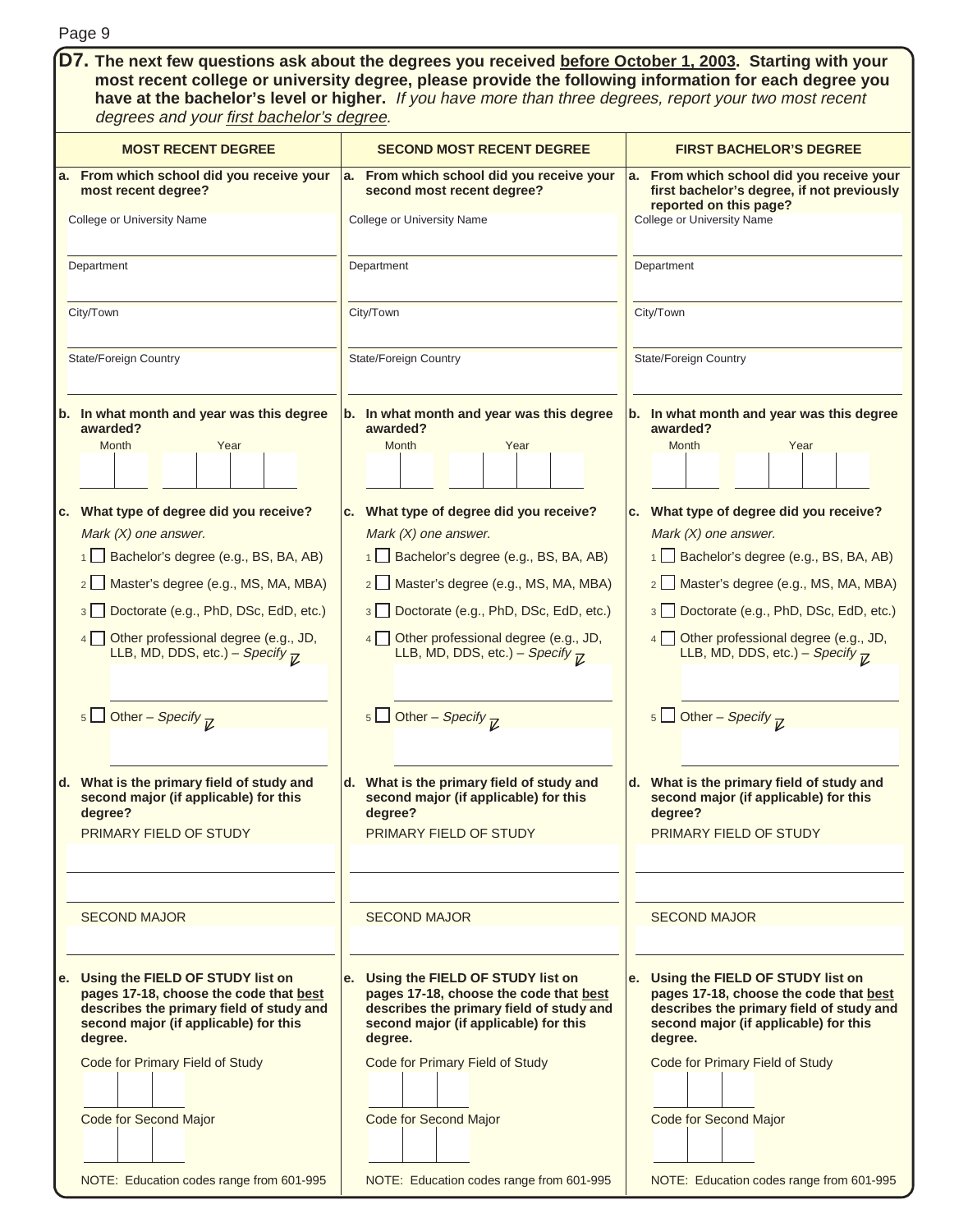| D8. | During the week of October 1, 2003, were you<br>enrolled in or taking courses at a college or<br>university? | D12. Using the FIELD OF STUDY list on pages<br>17-18, choose the code that best describes<br>the field of study for this degree. |
|-----|--------------------------------------------------------------------------------------------------------------|----------------------------------------------------------------------------------------------------------------------------------|
|     | $1 \square$ Yes                                                                                              | CODE.                                                                                                                            |
|     | $_2\square$ No $\rightarrow$ Go to page 11, question E1                                                      |                                                                                                                                  |
|     |                                                                                                              | NOTE: Education codes range from 601 to 995                                                                                      |
|     |                                                                                                              |                                                                                                                                  |
| D9. | (If Yes) Were you taking courses or enrolled<br>as                                                           |                                                                                                                                  |
|     | Mark $(X)$ one answer.                                                                                       | D13. For which of the following reasons were you                                                                                 |
|     | $\overline{1}$ A full-time student in a degree program                                                       | taking courses or enrolled?                                                                                                      |
|     | $2 \Box$ A part-time student in a degree program                                                             | Mark (X) Yes or No for each item.                                                                                                |
|     | $\frac{1}{3}$ Not enrolled in a degree program, but taking<br>courses                                        |                                                                                                                                  |
|     |                                                                                                              | Yes<br><b>No</b><br>To gain further education before<br>1.                                                                       |
|     |                                                                                                              | 2                                                                                                                                |
|     | D10. Toward what degree were you working?                                                                    | To prepare for graduate school or<br>$\mathbf{2}^{\prime}$<br>$2\Box$                                                            |
|     | If you were working toward more than one degree,<br>mark the level for the highest degree.                   | To change your academic or<br>3<br>$2 \Box$                                                                                      |
|     | Mark $(X)$ one answer.                                                                                       | To gain further skills or<br>4                                                                                                   |
|     | $\circ$ $\Box$<br>No specific degree $\rightarrow$ Go to question D13                                        | knowledge in your academic or<br>$2\Box$                                                                                         |
|     | Bachelor's degree (e.g., BS, BA, AB)<br>1                                                                    | 2<br>5                                                                                                                           |
|     | Master's degree (e.g., MS, MA, MBA)<br>2                                                                     | To increase opportunities for<br>6                                                                                               |
|     | Doctorate (e.g., PhD, DSc, EdD, etc.)<br>3                                                                   | promotion, advancement or<br>$2\Box$                                                                                             |
|     | Other professional degree (e.g., JD, LLB,<br>4                                                               | Required or expected by employer $. 1$<br>$2\Box$<br>7                                                                           |
|     | MD, DDS, etc.) – Specify $\overline{Z}$                                                                      | $2\Box$<br>For leisure or personal interest $\overline{1}$<br>8                                                                  |
|     |                                                                                                              | 9<br>2                                                                                                                           |
|     | $\overline{\phantom{a}}$ 5 Other – Specify $\overline{\phantom{a}}$                                          |                                                                                                                                  |
|     |                                                                                                              |                                                                                                                                  |
|     |                                                                                                              |                                                                                                                                  |
|     | D11. What was the primary field of study for this                                                            |                                                                                                                                  |
|     | degree?                                                                                                      | D14. Were any of your school-related costs for<br>taking courses paid for by an employer?                                        |
|     | PRIMARY FIELD OF STUDY                                                                                       |                                                                                                                                  |
|     |                                                                                                              | $1 \square$ Yes                                                                                                                  |
|     |                                                                                                              | $2 \Box$ No                                                                                                                      |
|     |                                                                                                              |                                                                                                                                  |
|     |                                                                                                              |                                                                                                                                  |
|     |                                                                                                              |                                                                                                                                  |
|     |                                                                                                              |                                                                                                                                  |
|     |                                                                                                              |                                                                                                                                  |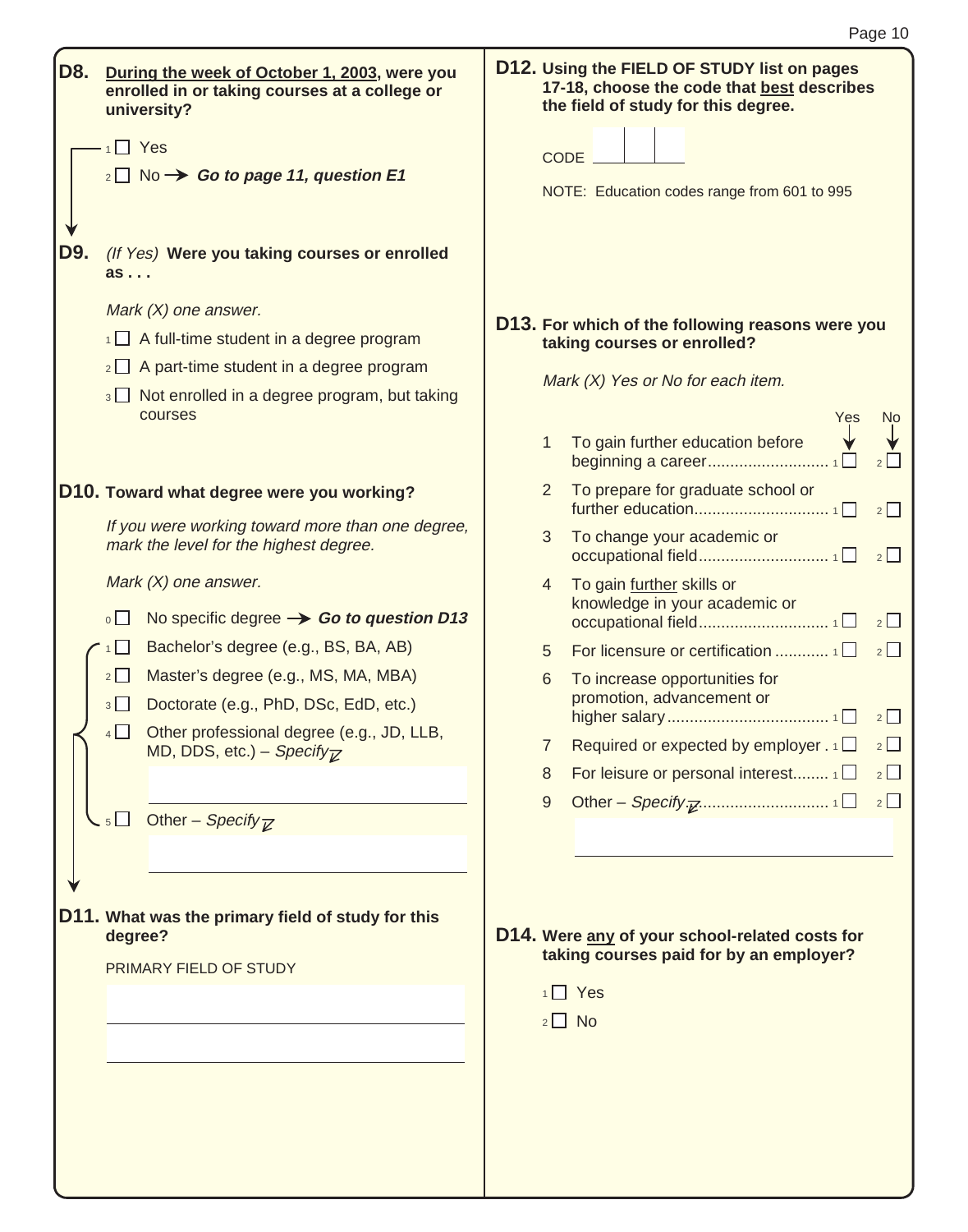|             |   | <b>Part E - Demographic Information</b>                                                                                                                                                                                | E4.              |                     | On October 1, 2003, did you have any children<br>living with you as part of your family?                                                                                                                                                                                    |                                              |                                                |
|-------------|---|------------------------------------------------------------------------------------------------------------------------------------------------------------------------------------------------------------------------|------------------|---------------------|-----------------------------------------------------------------------------------------------------------------------------------------------------------------------------------------------------------------------------------------------------------------------------|----------------------------------------------|------------------------------------------------|
| IE1.        |   | On October 1, 2003, were you<br>Mark $(X)$ one answer.<br>$\Box$ Married<br>Living in a marriage-like relationship<br>3 Widowed<br>$4 \Box$ Separated<br>Go to<br>question E4<br>5 Divorced<br>$6 \Box$ Never married. | E <sub>5</sub> . |                     | Only count children who lived with you at least<br>50 percent of the time.<br>$1$ Yes<br>$\frac{1}{2}$ No $\rightarrow$ Go to question E6<br>(If Yes) How many of these children living<br>with you as part of your family were<br>If no children in a category, enter "0." |                                              | Number of<br>Children                          |
|             |   |                                                                                                                                                                                                                        |                  | 1<br>$\overline{2}$ |                                                                                                                                                                                                                                                                             |                                              |                                                |
| <b>IE2.</b> |   | (If Married or Living in a marriage-like relationship)<br>During the week of October 1, was your<br>spouse or partner working for pay or profit<br>at a full-time or part-time job?                                    |                  | 3<br>4<br>5         |                                                                                                                                                                                                                                                                             |                                              |                                                |
|             |   | Yes, full-time<br>2 Yes, part-time<br>$\frac{1}{3}$ No $\rightarrow$ Go to question E4                                                                                                                                 | E6.              |                     | What is the highest level of education<br>completed by your parents or guardians?<br>Mark (X) one for each parent or guardian.                                                                                                                                              | a.<br><b>Mother</b><br>or female<br>guardian | $\mathbf b$ .<br>Father<br>or male<br>guardian |
| E3.         |   | Did your spouse's or partner's duties on this<br>job require the technical expertise of a<br>bachelor's degree or higher in                                                                                            |                  | 1<br>2              | Less than high school<br>High school diploma or                                                                                                                                                                                                                             |                                              | $2\Box$                                        |
|             | 1 | Mark (X) Yes or No for each item.<br>Yes<br><b>No</b><br>Engineering, computer science,                                                                                                                                |                  | 3<br>4              | Some college, vocational,<br>or trade school (including<br>Bachelor's degree (e.g., BS,                                                                                                                                                                                     |                                              | $3\Box$                                        |
|             | 2 | math, or the natural sciences $1\Box$<br>2<br>$2\Box$                                                                                                                                                                  |                  |                     |                                                                                                                                                                                                                                                                             |                                              | 4                                              |
|             | 3 | Some other field (e.g., health,                                                                                                                                                                                        |                  | 5                   | Master's degree (e.g., MS,                                                                                                                                                                                                                                                  |                                              | $5\Box$                                        |
|             |   | business, or education)<br>2                                                                                                                                                                                           |                  | 6                   | Professional degree (e.g.,<br>JD, LLB, MD, DDS, etc.) 6                                                                                                                                                                                                                     |                                              | 6                                              |
|             |   |                                                                                                                                                                                                                        |                  | $7^{\circ}$         | Doctorate (e.g., PhD, DSc,<br>Not applicable  8 □                                                                                                                                                                                                                           |                                              | $7\Box$<br>$8\Box$                             |
|             |   |                                                                                                                                                                                                                        |                  | 8                   |                                                                                                                                                                                                                                                                             |                                              |                                                |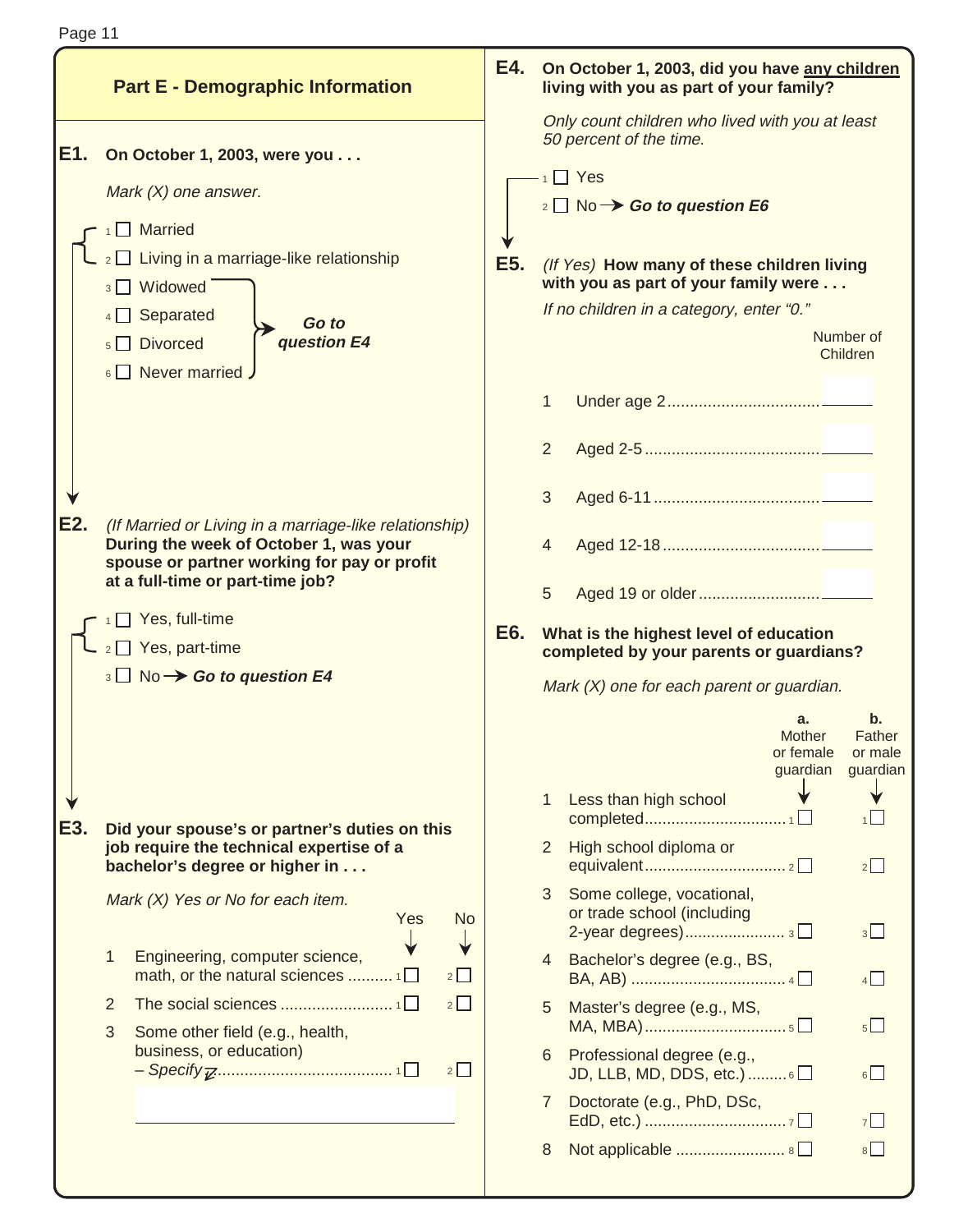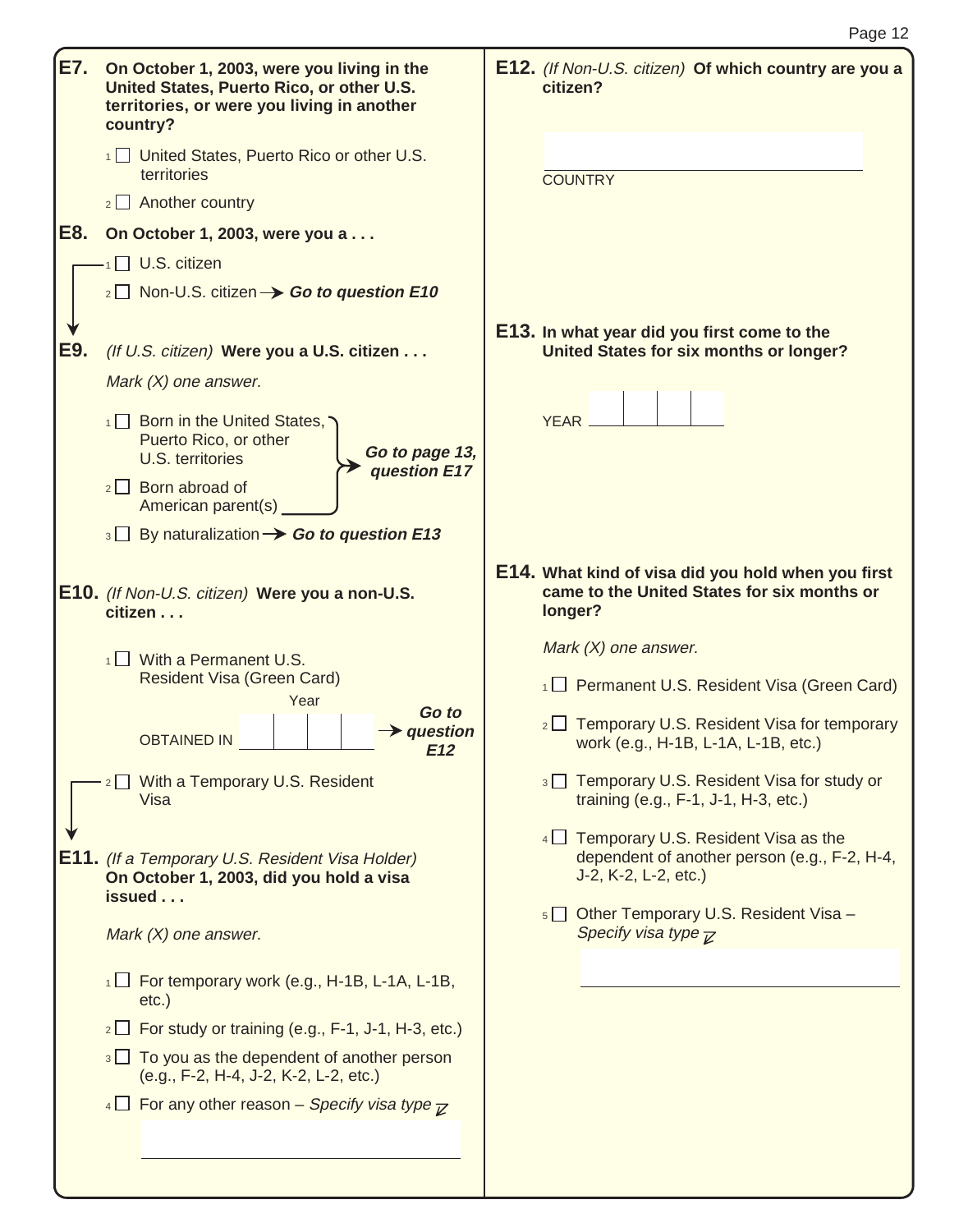| Page 13 |   |                                                                                                                       |                                                                                                             |
|---------|---|-----------------------------------------------------------------------------------------------------------------------|-------------------------------------------------------------------------------------------------------------|
|         |   | E15. Which factors were important in your decision<br>to first come to the United States for six<br>months or longer? | $E18.$ Are you $\ldots$<br>$1 \square$ Male                                                                 |
|         |   | Mark (X) Yes or No for each item.<br><b>Yes</b><br><b>No</b>                                                          | $2 \Box$ Female                                                                                             |
|         | 1 |                                                                                                                       | E19. Are you Hispanic or Latino?                                                                            |
|         | 2 | Educational opportunities in the<br>2                                                                                 | $1 \square$ Yes                                                                                             |
|         | 3 | Job or economic opportunities $1\Box$<br>$2\Box$                                                                      | $_2\square$ No $\rightarrow$ Go to question E21                                                             |
|         | 4 | Scientific or professional<br>2                                                                                       |                                                                                                             |
|         | 5 |                                                                                                                       |                                                                                                             |
|         |   |                                                                                                                       | <b>E20.</b> (If Yes) Which of the following best describes<br>your Hispanic origin or descent?              |
|         |   |                                                                                                                       | Mark $(X)$ one answer.                                                                                      |
|         |   |                                                                                                                       | 1 Mexican or Chicano                                                                                        |
|         |   |                                                                                                                       | $2 \Box$ Puerto Rican                                                                                       |
|         |   | E16. Which two factors in question E15 were the<br>most important reasons in your decision to                         | 3 <sup>o</sup> Cuban                                                                                        |
|         |   | come to the United States?                                                                                            | 4 Other Hispanic – Specify <sub><math>\overline{z}</math></sub>                                             |
|         |   | Enter number of appropriate reason from question<br>E15 above.                                                        |                                                                                                             |
|         |   | Most important reason                                                                                                 | E21. What is your racial background?                                                                        |
|         | 2 | Second most important reason                                                                                          | Mark $(X)$ one or more.                                                                                     |
|         |   | (Enter "0" if no second reason)                                                                                       | 1 <sup>1</sup> American Indian or Alaska Native -<br>Specify tribal affiliation(s) $\overline{\mathcal{L}}$ |
|         |   |                                                                                                                       | Native Hawaiian or other Pacific Islander                                                                   |
|         |   |                                                                                                                       | $3 \Box$ Asian                                                                                              |
|         |   | E17. Are you a citizen of more than one country?                                                                      | 4 Black or African-American                                                                                 |
|         |   | $1 \square$ Yes                                                                                                       | $5 \Box$ White                                                                                              |
|         |   | $2 \Box$ No                                                                                                           |                                                                                                             |
|         |   |                                                                                                                       | E22. What is your birthdate?                                                                                |
|         |   |                                                                                                                       | <u>Year</u> 19<br>Day<br><b>Month</b>                                                                       |
|         |   |                                                                                                                       |                                                                                                             |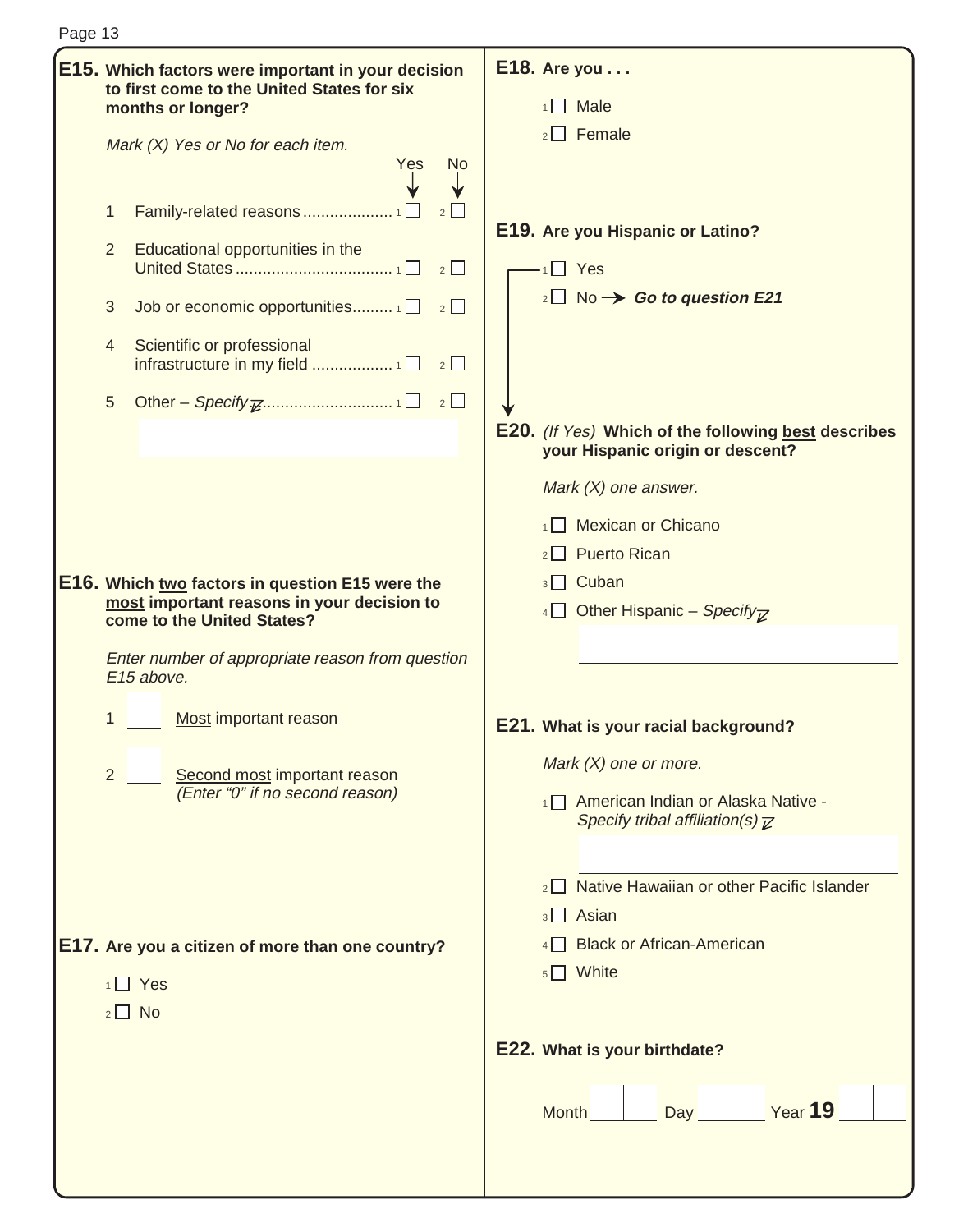| $\mathbf{1}$<br>2<br>3<br>$\overline{4}$ | E23. What is the USUAL degree of difficulty you have with<br>Mark (X) one answer for each item.<br>SEEING words or letters in ordinary newsprint (with<br>glasses/contact lenses if you usually wear them)1<br>HEARING what is normally said in conversation with<br>another person (with hearing aid, if you usually wear one) 1<br>WALKING without human or mechanical assistance<br>LIFTING or carrying something as heavy as 10 pounds,<br>E24. $\circ$ $\Box$ ← Mark (X) this box if you answered "None" to <u>all the activities</u> in question E23, and go to<br>question E26.<br>E25. What is the earliest age at which you <u>first</u> began experiencing <u>any</u> difficulties in <u>any</u> of these areas?<br>AGE<br>E26. In case we need to clarify some of the information you have provided, please list a phone number (and<br>an e-mail address if applicable) where you can be reached. |    | OR <sub>0</sub> □ ← SINCE BIRTH |          |               |                   | <b>None</b>              | Slight<br>$2\Box$<br>2<br>$2\Box$<br>2 |    | Moderate<br>3<br>$3\Box$<br>3<br>$3\Box$ | Severe<br>$4\Box$<br>4<br>$4\Box$<br>4 | Unable<br>to Do<br>$5\Box$<br>$5\Box$<br>$5$  <br>$5\Box$ |
|------------------------------------------|---------------------------------------------------------------------------------------------------------------------------------------------------------------------------------------------------------------------------------------------------------------------------------------------------------------------------------------------------------------------------------------------------------------------------------------------------------------------------------------------------------------------------------------------------------------------------------------------------------------------------------------------------------------------------------------------------------------------------------------------------------------------------------------------------------------------------------------------------------------------------------------------------------------|----|---------------------------------|----------|---------------|-------------------|--------------------------|----------------------------------------|----|------------------------------------------|----------------------------------------|-----------------------------------------------------------|
|                                          |                                                                                                                                                                                                                                                                                                                                                                                                                                                                                                                                                                                                                                                                                                                                                                                                                                                                                                               |    |                                 |          |               |                   |                          |                                        |    |                                          |                                        |                                                           |
|                                          |                                                                                                                                                                                                                                                                                                                                                                                                                                                                                                                                                                                                                                                                                                                                                                                                                                                                                                               |    |                                 |          |               |                   |                          |                                        |    |                                          |                                        |                                                           |
|                                          |                                                                                                                                                                                                                                                                                                                                                                                                                                                                                                                                                                                                                                                                                                                                                                                                                                                                                                               |    |                                 |          |               |                   |                          |                                        |    |                                          |                                        |                                                           |
|                                          |                                                                                                                                                                                                                                                                                                                                                                                                                                                                                                                                                                                                                                                                                                                                                                                                                                                                                                               |    |                                 |          |               |                   |                          |                                        |    |                                          |                                        |                                                           |
|                                          |                                                                                                                                                                                                                                                                                                                                                                                                                                                                                                                                                                                                                                                                                                                                                                                                                                                                                                               |    |                                 |          |               |                   |                          |                                        |    |                                          |                                        |                                                           |
|                                          |                                                                                                                                                                                                                                                                                                                                                                                                                                                                                                                                                                                                                                                                                                                                                                                                                                                                                                               |    |                                 |          |               |                   |                          |                                        |    |                                          |                                        |                                                           |
|                                          |                                                                                                                                                                                                                                                                                                                                                                                                                                                                                                                                                                                                                                                                                                                                                                                                                                                                                                               |    |                                 |          |               |                   |                          |                                        |    |                                          |                                        |                                                           |
|                                          |                                                                                                                                                                                                                                                                                                                                                                                                                                                                                                                                                                                                                                                                                                                                                                                                                                                                                                               |    |                                 |          |               |                   |                          |                                        |    |                                          |                                        |                                                           |
|                                          |                                                                                                                                                                                                                                                                                                                                                                                                                                                                                                                                                                                                                                                                                                                                                                                                                                                                                                               |    |                                 |          |               |                   |                          |                                        |    |                                          |                                        |                                                           |
|                                          |                                                                                                                                                                                                                                                                                                                                                                                                                                                                                                                                                                                                                                                                                                                                                                                                                                                                                                               |    |                                 |          |               |                   |                          |                                        |    |                                          |                                        |                                                           |
|                                          |                                                                                                                                                                                                                                                                                                                                                                                                                                                                                                                                                                                                                                                                                                                                                                                                                                                                                                               |    |                                 |          |               |                   |                          |                                        |    |                                          |                                        |                                                           |
|                                          |                                                                                                                                                                                                                                                                                                                                                                                                                                                                                                                                                                                                                                                                                                                                                                                                                                                                                                               |    |                                 |          |               |                   |                          |                                        |    |                                          |                                        |                                                           |
|                                          |                                                                                                                                                                                                                                                                                                                                                                                                                                                                                                                                                                                                                                                                                                                                                                                                                                                                                                               |    |                                 |          |               |                   |                          |                                        |    |                                          |                                        |                                                           |
|                                          | Daytime Phone Number                                                                                                                                                                                                                                                                                                                                                                                                                                                                                                                                                                                                                                                                                                                                                                                                                                                                                          |    | Area Code                       |          | <b>Number</b> |                   |                          |                                        |    |                                          |                                        |                                                           |
|                                          |                                                                                                                                                                                                                                                                                                                                                                                                                                                                                                                                                                                                                                                                                                                                                                                                                                                                                                               |    |                                 |          |               |                   |                          |                                        |    |                                          |                                        |                                                           |
|                                          | Evening Phone Number                                                                                                                                                                                                                                                                                                                                                                                                                                                                                                                                                                                                                                                                                                                                                                                                                                                                                          |    | Area Code                       |          | Number        |                   |                          |                                        |    |                                          |                                        |                                                           |
|                                          |                                                                                                                                                                                                                                                                                                                                                                                                                                                                                                                                                                                                                                                                                                                                                                                                                                                                                                               |    |                                 |          |               |                   |                          |                                        |    |                                          |                                        |                                                           |
|                                          |                                                                                                                                                                                                                                                                                                                                                                                                                                                                                                                                                                                                                                                                                                                                                                                                                                                                                                               |    |                                 |          | @             |                   |                          |                                        |    |                                          |                                        |                                                           |
|                                          | E27. Since we are interested in how education and employment change over time, we may be recontacting<br>you in 2005. To help us contact you, please provide the name and contact information for two people<br>who are likely to know where you can be reached. Do not include someone who lives in your<br>household.<br>As with all the information provided in this questionnaire, complete confidentiality will be provided. These<br>people will only be contacted if we have trouble contacting you in 2005.                                                                                                                                                                                                                                                                                                                                                                                           |    |                                 |          |               |                   |                          |                                        |    |                                          |                                        |                                                           |
|                                          | <b>First Name</b>                                                                                                                                                                                                                                                                                                                                                                                                                                                                                                                                                                                                                                                                                                                                                                                                                                                                                             | MI | <b>Last Name</b>                |          |               | <b>First Name</b> |                          |                                        | MI | Last Name                                |                                        |                                                           |
|                                          |                                                                                                                                                                                                                                                                                                                                                                                                                                                                                                                                                                                                                                                                                                                                                                                                                                                                                                               |    |                                 |          |               |                   |                          |                                        |    |                                          |                                        |                                                           |
|                                          | Number and Street                                                                                                                                                                                                                                                                                                                                                                                                                                                                                                                                                                                                                                                                                                                                                                                                                                                                                             |    |                                 |          |               |                   | <b>Number and Street</b> |                                        |    |                                          |                                        |                                                           |
|                                          | City/Town                                                                                                                                                                                                                                                                                                                                                                                                                                                                                                                                                                                                                                                                                                                                                                                                                                                                                                     |    | <b>State</b>                    | ZIP Code |               | City/Town         |                          |                                        |    | <b>State</b>                             | ZIP Code                               |                                                           |
|                                          | Country (if outside of U.S.)                                                                                                                                                                                                                                                                                                                                                                                                                                                                                                                                                                                                                                                                                                                                                                                                                                                                                  |    |                                 |          |               |                   |                          | Country (if outside of U.S.)           |    |                                          |                                        |                                                           |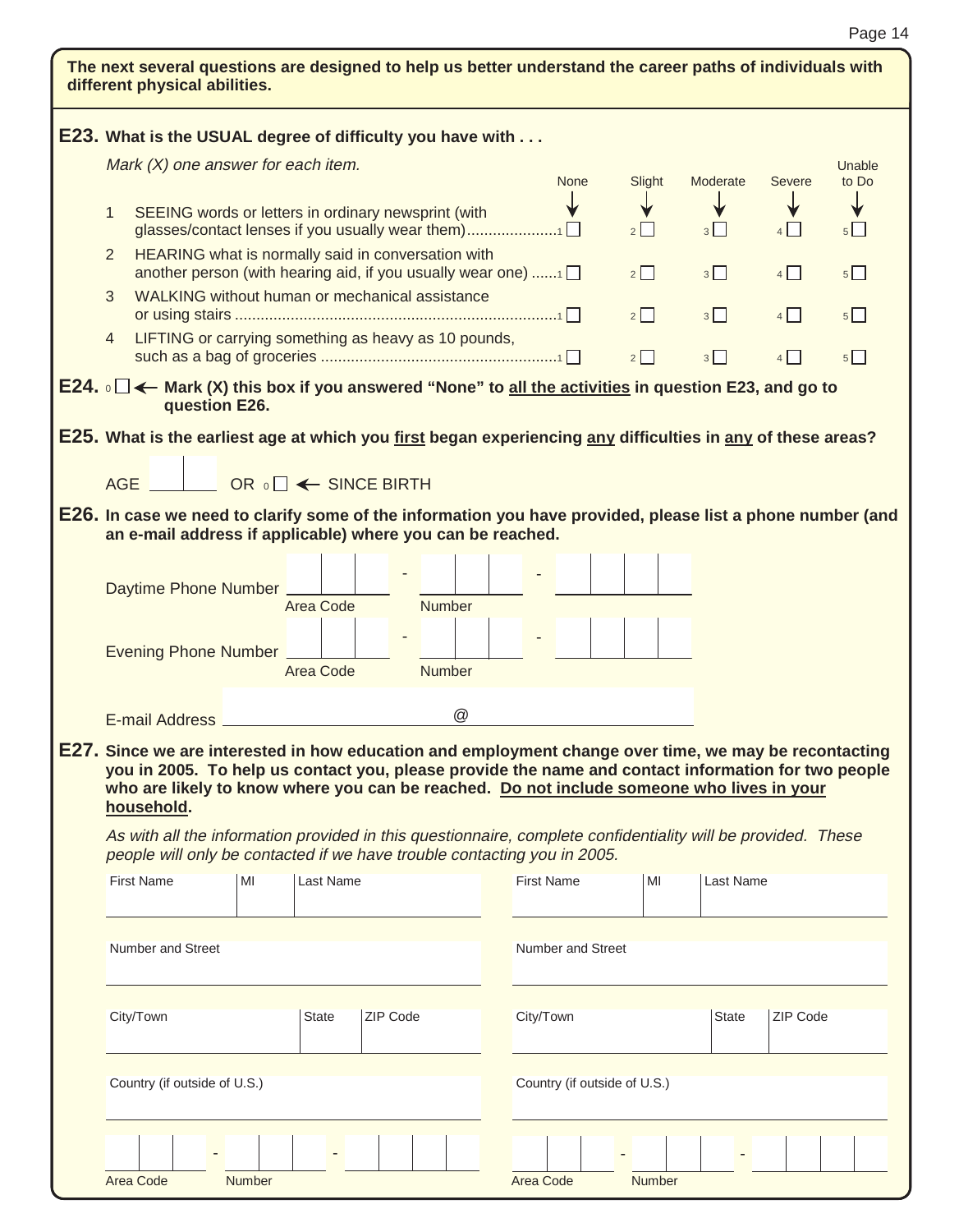|            | <b>JOB CATEGORY</b>                                                                                                                                                           |            |                                                                                                                            |  |  |  |  |  |
|------------|-------------------------------------------------------------------------------------------------------------------------------------------------------------------------------|------------|----------------------------------------------------------------------------------------------------------------------------|--|--|--|--|--|
|            | If you cannot find the code that best describes your job, use the "OTHER" code under the most<br>appropriate broad category. If none of the codes fit your job, use Code 500. |            |                                                                                                                            |  |  |  |  |  |
|            | 010 Artists, Broadcasters, Editors, Entertainers,<br><b>Public Relations Specialists, Writers</b>                                                                             | 092<br>093 | Engineers (Continued) (Also see 100-104)<br>Marine engineers and naval architects<br>Materials and metallurgical engineers |  |  |  |  |  |
|            | <b>Biological/Life Scientists</b>                                                                                                                                             | 094        | Mechanical engineers                                                                                                       |  |  |  |  |  |
| 021        | Agricultural and food scientists                                                                                                                                              | 095        | Mining and geological engineers                                                                                            |  |  |  |  |  |
| 022        | Biochemists and biophysicists                                                                                                                                                 | 096        | Nuclear engineers                                                                                                          |  |  |  |  |  |
| 023        | Biological scientists (e.g., botanists, ecologists,                                                                                                                           | 097        | Petroleum engineers                                                                                                        |  |  |  |  |  |
|            | zoologists)                                                                                                                                                                   | 098        | Sales engineers                                                                                                            |  |  |  |  |  |
| 024<br>025 | Forestry and conservation scientists<br>Medical scientists (excluding practitioners)                                                                                          | 099        | OTHER engineers                                                                                                            |  |  |  |  |  |
| 026        | Technologists and technicians in the biological/life                                                                                                                          |            | <b>Engineering Technologists, Technicians, and</b>                                                                         |  |  |  |  |  |
|            | sciences                                                                                                                                                                      |            | <b>Surveyors</b>                                                                                                           |  |  |  |  |  |
| 027        | OTHER biological and life scientists                                                                                                                                          | 100        | Electrical, electronic, industrial, and mechanical<br>technicians                                                          |  |  |  |  |  |
|            | <b>Clerical/Administrative Support Occupations</b>                                                                                                                            | 101        | Drafting occupations, including computer drafting                                                                          |  |  |  |  |  |
| 031        | Accounting clerks and bookkeepers                                                                                                                                             | 102        | Surveying and mapping technicians                                                                                          |  |  |  |  |  |
| 032        | Secretaries, receptionists, typists                                                                                                                                           | 103        | OTHER engineering technologists and technicians                                                                            |  |  |  |  |  |
| 033        | OTHER administrative (e.g., record clerks, telephone<br>operators)                                                                                                            | 104        | Surveyors, cartographers, photogrammetrists                                                                                |  |  |  |  |  |
|            |                                                                                                                                                                               | 110        | <b>Farmers, Foresters and Fishermen</b>                                                                                    |  |  |  |  |  |
| 040        | <b>Clergy and Other Religious Workers</b>                                                                                                                                     | 111        | <b>Health Occupations</b><br>Diagnosing/treating practitioners (e.g., dentists,                                            |  |  |  |  |  |
| ***        | <b>Computer Occupations (Also see 173)</b><br>Computer engineers (See 087, 088 under Engineers)                                                                               |            | optometrists, physicians, psychiatrists, podiatrists,                                                                      |  |  |  |  |  |
| 051        | Computer and information scientists, research                                                                                                                                 |            | surgeons, veterinarians)                                                                                                   |  |  |  |  |  |
| 052        | Computer programmers (business, scientific, process<br>control)                                                                                                               | 112<br>236 | Registered nurses, pharmacists, dieticians, therapists,<br>physician assistants                                            |  |  |  |  |  |
| 053        | Computer support specialists                                                                                                                                                  | 113        | Psychologists, including clinical (Also see 070)<br>Health technologists and technicians (e.g., dental                     |  |  |  |  |  |
| 054        | Computer system analysts                                                                                                                                                      |            | hygienists, health record technologist/technicians,                                                                        |  |  |  |  |  |
| 055        | Database administrators                                                                                                                                                       |            | licensed practical nurses, medical or laboratory                                                                           |  |  |  |  |  |
| 056        | Network and computer systems administrators                                                                                                                                   |            | technicians, radiological technicians)                                                                                     |  |  |  |  |  |
| 057        | Network systems and data communications analysts                                                                                                                              | 114        | OTHER health occupations                                                                                                   |  |  |  |  |  |
| 058        | OTHER computer and information science occupations                                                                                                                            |            | 120 Lawyers, Judges                                                                                                        |  |  |  |  |  |
| ***        | <b>Consultants</b> (Select the code that comes closest                                                                                                                        | 130        | <b>Librarians, Archivists, Curators</b>                                                                                    |  |  |  |  |  |
|            | to your usual area of consulting)                                                                                                                                             | ***        |                                                                                                                            |  |  |  |  |  |
| 070        | <b>Counselors</b> (Educational, vocational, mental health,<br>and substance abuse) (Also see 236)                                                                             |            | <b>Managers/Supervisors, First Line (Select the</b><br>code that comes closest to the field you manage)                    |  |  |  |  |  |
|            |                                                                                                                                                                               |            | <b>Managers, Top-Level Executives,</b>                                                                                     |  |  |  |  |  |
|            | <b>Engineers and Architects</b>                                                                                                                                               |            | <b>Administrators</b> (People who manage other                                                                             |  |  |  |  |  |
| 081        | Architects                                                                                                                                                                    |            | managers)                                                                                                                  |  |  |  |  |  |
| ***        | Engineers (Also see 100-104)                                                                                                                                                  | 141        | Top-level managers, executives, administrators (e.g.,<br>CEO/COO/CFO, president, district manager, general                 |  |  |  |  |  |
| 082        | Aeronautical, aerospace, and astronautical engineers                                                                                                                          |            | manager, legislator, chancellor, provost)                                                                                  |  |  |  |  |  |
| 083        | Agricultural engineers                                                                                                                                                        |            |                                                                                                                            |  |  |  |  |  |
| 084        | Bioengineers and biomedical engineers                                                                                                                                         |            | Managers, Other (Also see 151-153)                                                                                         |  |  |  |  |  |
| 085<br>086 | Chemical engineers<br>Civil, including architectural and sanitary engineers                                                                                                   | 142        | Computer and information systems managers                                                                                  |  |  |  |  |  |
| 087        | Computer engineers - hardware                                                                                                                                                 | 143        | <b>Engineering managers</b>                                                                                                |  |  |  |  |  |
| 088        | Computer engineers - software                                                                                                                                                 | 144<br>145 | Medical and health services managers<br>Natural sciences managers                                                          |  |  |  |  |  |
| 089        | Electrical and electronics engineers                                                                                                                                          | 146        | Education administrators (e.g., registrar, dean,                                                                           |  |  |  |  |  |
| 090        | Environmental engineers                                                                                                                                                       |            | principal)                                                                                                                 |  |  |  |  |  |
| 091        | Industrial engineers                                                                                                                                                          | 147        | OTHER mid-level managers                                                                                                   |  |  |  |  |  |
|            |                                                                                                                                                                               |            |                                                                                                                            |  |  |  |  |  |

Page 15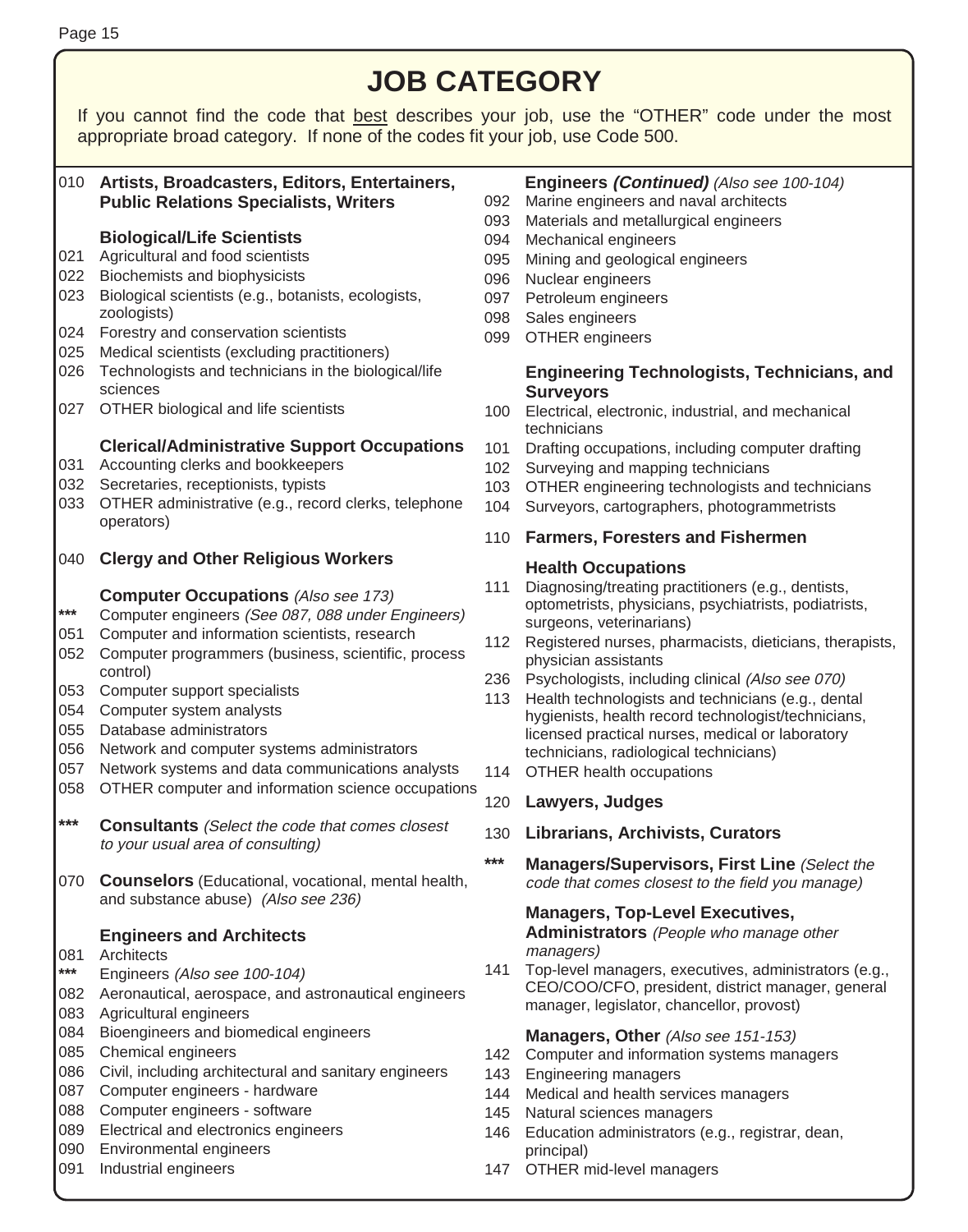### **JOB CATEGORY (Continued)**

#### **Management-Related Occupations**

- (Also see 141-147)
- 151 Accountants, auditors, and other financial specialists
- 152 Personnel, training, and labor relations specialists
- 153 OTHER management related occupations

#### **Mathematical Scientists**

- 171 Actuaries
- 172 Mathematicians
- 173 Operations research analysts, including modeling
- 174 Statisticians
- 175 Technologists/technicians in the mathematical sciences
- 176 OTHER mathematical scientists

#### **Physical Scientists**

- 191 Astronomers
- 192 Atmospheric and space scientists
- 193 Chemists, except biochemists
- 194 Geologists, including earth scientists
- 195 Oceanographers
- 196 Physicists
- 197 Technologists and technicians in the physical sciences
- 198 OTHER physical scientists
- **\*\*\* Research Associates/Assistants** (Select the code that comes closest to your field)

#### **Sales and Marketing Occupations**

- 200 Insurance, securities, real estate, and business services
- 201 Sales occupations commodities except retail (e.g., industrial machinery/equipment/supplies, medical and dental equipment/supplies)
- 202 Sales occupations retail (e.g., furnishings, clothing, motor vehicles, cosmetics)
- 203 OTHER marketing and sales occupations

#### **Service Occupations, Except Health**

(Also see 111-114)

- 221 Food preparation and services (e.g., cooks, waitresses, bartenders)
- 222 Protective services (e.g., fire fighters, police, guards, wardens, park rangers)
- 223 OTHER service occupations, except health (e.g., probation officers, human services workers)

#### **Social Scientists**

- 231 Anthropologists
- 232 Economists
- 233 Historians
- 235 Political scientists
- 236 Psychologists, including clinical (Also see 070)
- 237 Sociologists
- 238 OTHER social scientists

#### 240 **Social Workers**

#### **Teachers and Professors**

- **\*\*\*** Precollegiate Teachers
- 251 Pre-Kindergarten and kindergarten
- 252 Elementary
- 253 Secondary computer, math, or sciences
- 254 Secondary social sciences
- 255 Secondary other subjects
- 256 Special education primary and secondary
- 257 OTHER precollegiate area
- **\*\*\*** Postsecondary Professors
- 271 Agriculture
- 272 Art, Drama, and Music
- 273 Biological Sciences
- 274 Business, Commerce and Marketing
- 275 Chemistry
- 276 Computer Science
- 277 Earth, Environmental, and Marine Sciences
- 278 Economics
- 279 Education
- 280 Engineering
- 281 English
- 282 Foreign Languages
- 283 History
- 286 Mathematics and Statistics
- 287 Health and Related Sciences
- 288 Physical Education
- 289 Physics
- 290 Political Science
- 291 Psychology
- 293 Sociology
- 297 OTHER Natural Sciences
- 298 OTHER Social Sciences
- 299 OTHER Postsecondary fields
- 300 OTHER teachers and instructors (e.g., private tutors, dance or flying instructors, martial arts instructors)

#### **Other Professions**

- 401 Construction and extraction occupations
- 402 Installation, maintenance, and repair occupations
- 403 Precision/production occupations (e.g., metal workers, woodworkers, butchers, bakers, assemblers, printing occupations, tailors, shoemakers, photographic process)
- 405 Transportation and material moving occupations

#### 500 **OTHER OCCUPATIONS (Not Listed)**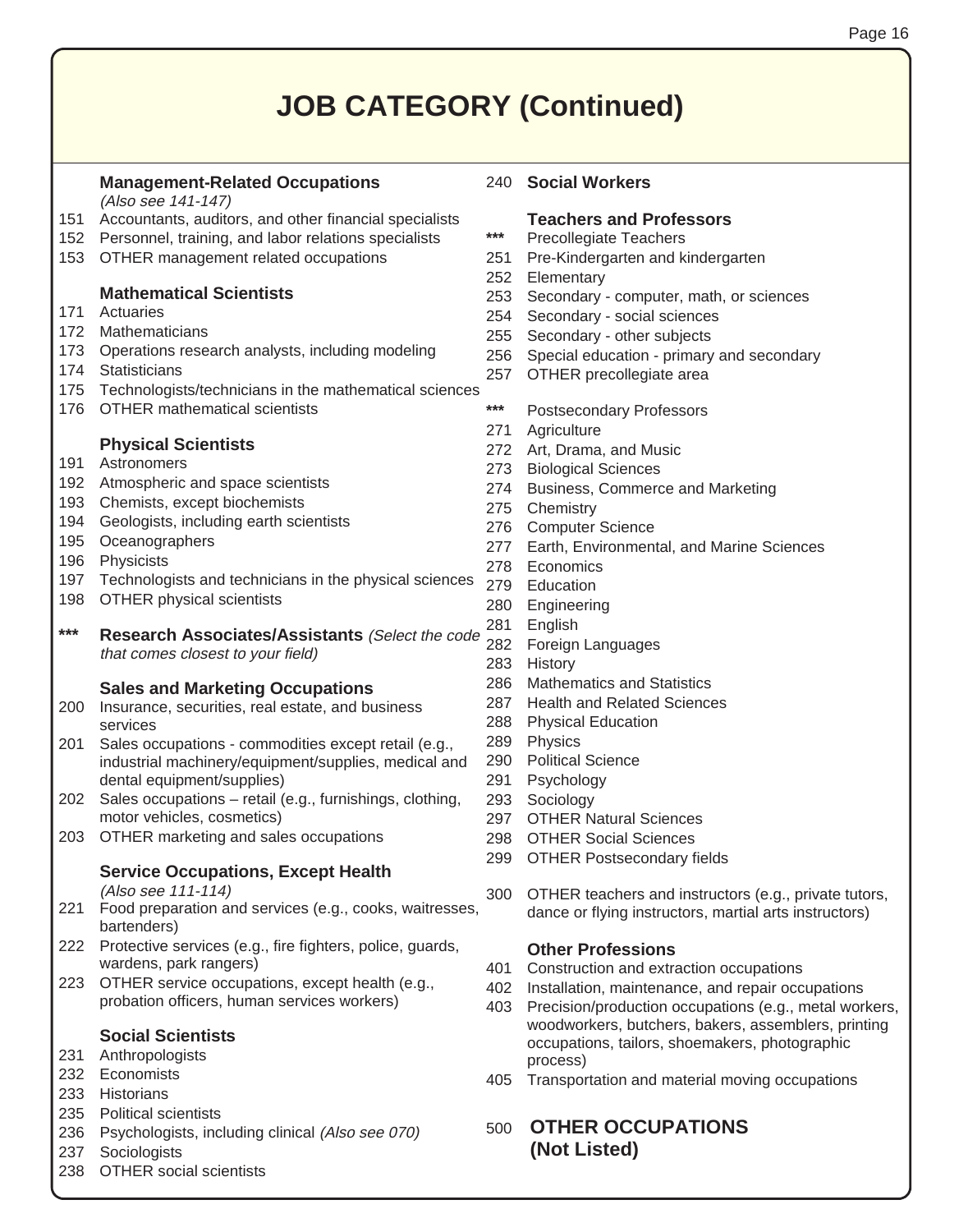## **FIELD OF STUDY AND REALLY AND REALLY AND REALLY AND REALLY AND REALLY AND REALLY AND REALLY AND REALLY AND RE**

If you cannot find the code that best describes your field of study, use the "OTHER" code under the most appropriate broad category. If none of the codes fit your field of study, use Code 995.

#### **Agriculture Business and Production**

- 601 Agricultural economics (Also see 655 and 923)
- 602 OTHER agricultural business and production

#### **Agricultural Sciences**

- 605 Animal sciences
- 606 Food sciences and technology (Also see 638)
- 607 Plant sciences (Also see 633)
- 608 OTHER agricultural sciences
- 610 **Architecture/Environmental Design** (For architectural engineering, see 723)

#### **Biological/Life Sciences**

- 631 Biochemistry and biophysics
- 632 Biology, general
- 633 Botany (Also see 607)
- 634 Cell and molecular biology
- 635 Ecology
- 636 Genetics, animal and plant
- 637 Microbiological sciences and immunology
- 638 Nutritional sciences (Also see 606)
- 639 Pharmacology, human and animal (Also see 788)
- 640 Physiology and pathology, human and animal
- 641 Zoology, general
- 642 OTHER biological sciences

#### **Business Management/Administrative Services**

- 651 Accounting
- 652 Actuarial science
- 653 Business administration and management
- 654 Business, general
- 655 Business and managerial economics (Also see 601 and 923)
- 656 Business marketing/marketing management
- 657 Financial management
- 658 Marketing research
- 843 Operations research
- 659 OTHER business management/administrative services

#### **Communications**

- 661 Communications, general
- 662 Journalism
- 663 OTHER communications

#### **Computer and Information Sciences**

- 671 Computer and information sciences, general
- 672 Computer programming
- 673 Computer science (Also see 727)
- 674 Computer systems analysis
- 675 Data processing
- 676 Information services and systems
- 677 OTHER computer and information sciences

#### **Conservation and Natural Resources**

- 680 Environmental science or studies
- 681 Forestry sciences
- 682 OTHER natural resources and conservation
- 690 **Criminal Justice/Protective Services** (Also see 922)

#### **Education**

- 701 Education administration
- 702 Computer teacher education
- 703 Counselor education and guidance
- 704 Educational psychology
- 705 Elementary teacher education
- 706 Mathematics teacher education
- 707 Physical education and coaching
- 708 Pre-school/kindergarten/early childhood teacher education
- 709 Science teacher education
- 710 Secondary teacher education
- 711 Special education
- 712 Social science teacher education
- 713 OTHER education

#### **Engineering**

- 721 Aerospace, aeronautical and astronautical engineering
- 722 Agricultural engineering
- 723 Architectural engineering
- 724 Bioengineering and biomedical engineering
- 725 Chemical engineering
- 726 Civil engineering
- 727 Computer and systems engineering
- 728 Electrical, electronics and communications engineering
- 729 Engineering sciences, mechanics and physics
- 730 Environmental engineering
- 731 Engineering, general
- 732 Geophysical and geological engineering
- 733 Industrial and manufacturing engineering (Also see 752)
- 734 Materials engineering, including ceramics and textiles
- 735 Mechanical engineering
- 736 Metallurgical engineering
- 737 Mining and minerals engineering
- 738 Naval architecture and marine engineering
- 739 Nuclear engineering
- 740 Petroleum engineering
- 741 OTHER engineering

#### **Engineering-Related Technologies**

- 751 Electrical and electronics technologies
- 752 Industrial production technologies
- 753 Mechanical engineering-related technologies
- 754 OTHER engineering-related technologies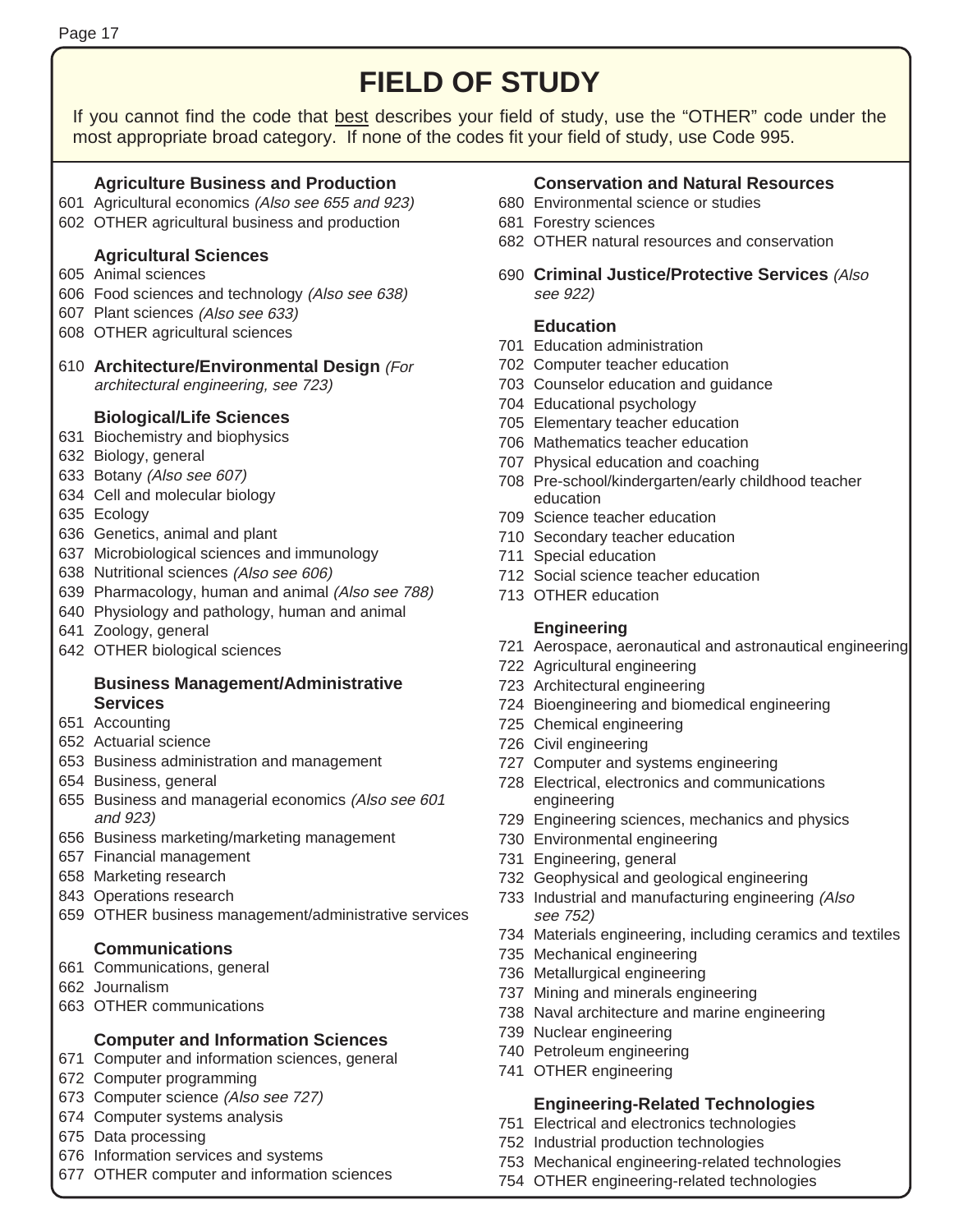### **FIELD OF STUDY (Continued)**

#### **Languages, Linguistics, Literature/Letters**

- 760 English language, literature and letters
- 771 Linguistics
- 772 OTHER foreign languages and literature

#### **Health and Related Sciences**

- 781 Audiology and speech pathology
- 782 Health services administration
- 783 Health/medical assistants
- 784 Health/medical technologies
- 785 Medical preparatory programs (e.g., pre-dentistry, pre-medical, pre-veterinary)
- 786 Medicine (e.g., dentistry, optometry, osteopathic, podiatry, veterinary)
- 787 Nursing (4 years or longer program)
- 788 Pharmacy (Also see 639)
- 789 Physical therapy and other rehabilitation/therapeutic services
- 790 Public health (including environmental health and epidemiology)
- 791 OTHER health/medical sciences
- 800 **Home Economics**
- 810 **Law/Prelaw/Legal Studies**
- 820 **Liberal Arts/General Studies**
- 830 **Library Science**

#### **Mathematics and Statistics**

- 841 Applied mathematics (Also see 843 and 652)
- 842 Mathematics, general
- 843 Operations research
- 844 Statistics
- 845 OTHER mathematics
- 850 **Parks, Recreation, Leisure, and Fitness Studies**

#### **Philosophy, Religion, and Theology**

- 861 Philosophy of science
- 862 OTHER philosophy, religion, theology

#### **Physical Sciences**

- 871 Astronomy and astrophysics
- 872 Atmospheric sciences and meteorology
- 631 Biochemistry and biophysics
- 873 Chemistry, except biochemistry
- 874 Earth sciences
- 875 Geology
- 876 Geological sciences, other
- 877 Oceanography
- 878 Physics
- 879 OTHER physical sciences

#### **Psychology**

- 891 Clinical
- 892 Counseling
- 704 Educational
- 893 Experimental
- 894 General
- 895 Industrial/Organizational
- 896 Social
- 897 OTHER psychology

#### **Public Affairs**

- 901 Public administration
- 902 Public policy studies
- 903 OTHER public affairs
- 910 **Social Work**

#### **Social Science and History**

- 921 Anthropology and archaeology
- 922 Criminology (Also see 690)
- 923 Economics (Also see 601 and 655)
- 924 Geography
- 925 History of science
- 926 History, other
- 927 International relations
- 928 Political science and government
- 929 Sociology
- 620 Area and ethnic studies
- 910 Social work
- 930 OTHER social sciences

#### **Visual and Performing Arts**

- 941 Dramatic arts
- 942 Fine arts, all fields
- 943 Music, all fields
- 944 OTHER visual and performing arts

#### 995 **OTHER FIELDS (Not Listed)**